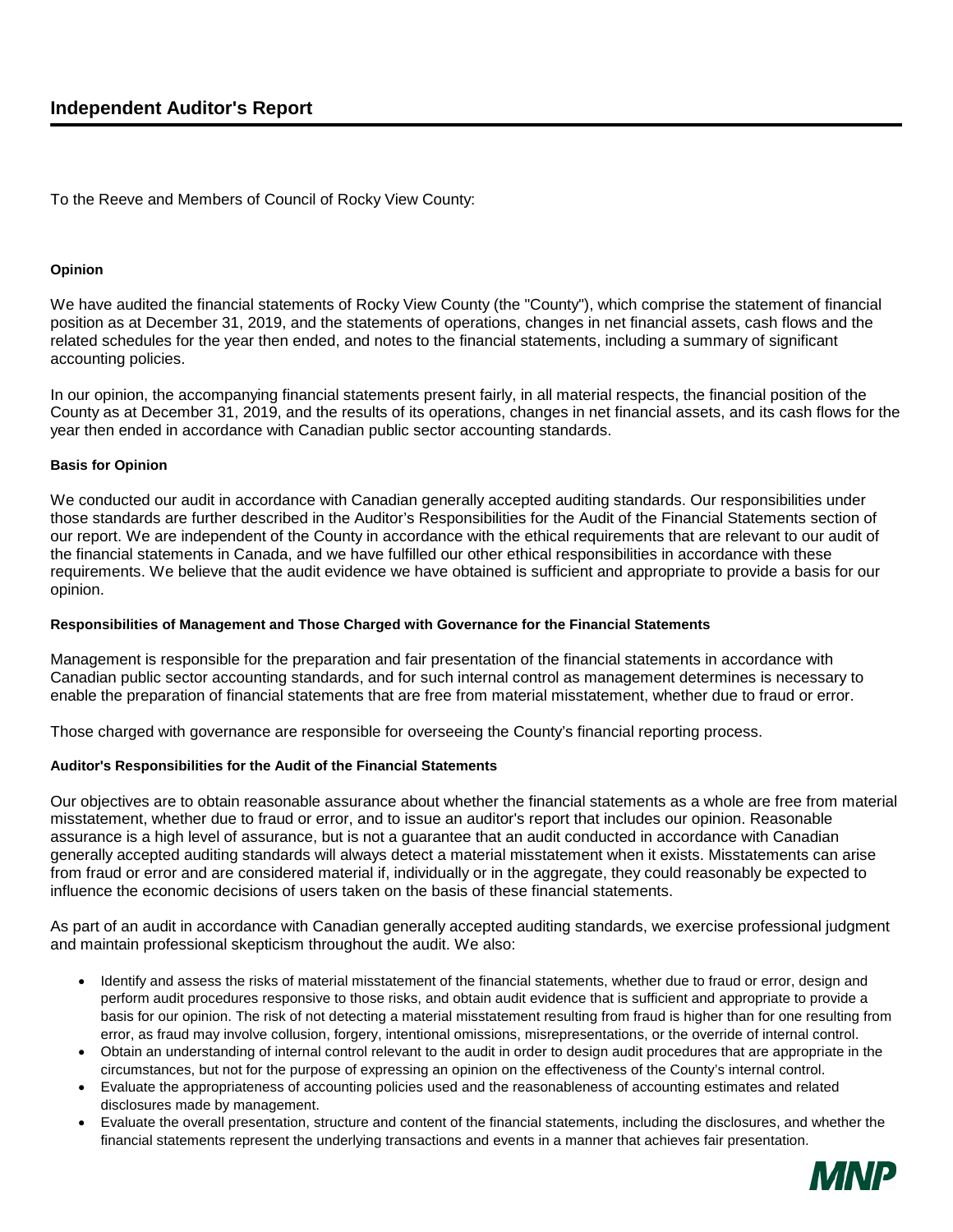We communicate with those charged with governance regarding, among other matters, the planned scope and timing of the audit and significant audit findings, including any significant deficiencies in internal control that we identify during our audit.

Red Deer, Alberta

MNPLLP

May 26, 2020 Chartered Professional Accountants

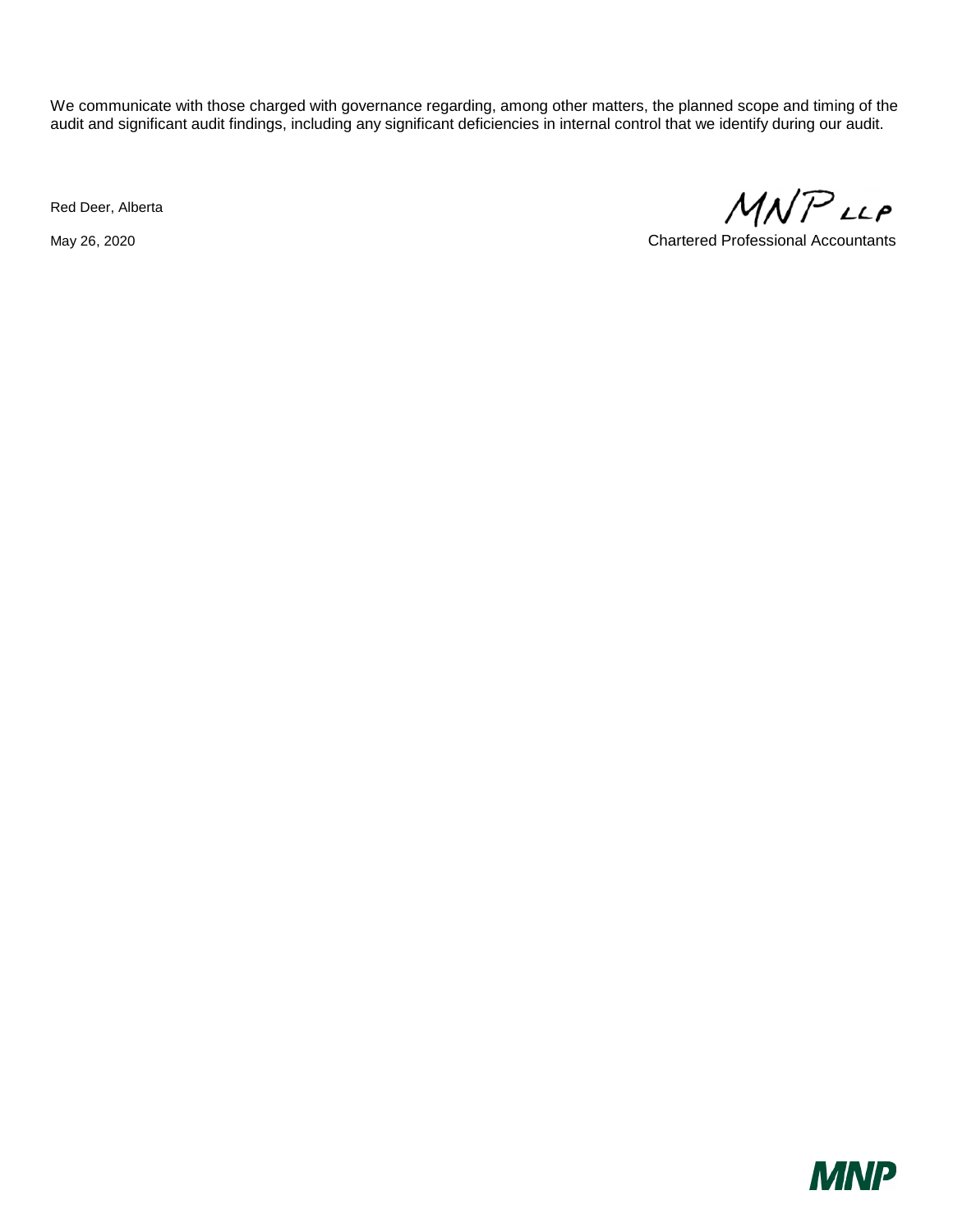# **ROCKY VIEW COUNTY Statement of Financial Position As at December 31, 2019**

| <b>FINANCIAL ASSETS</b>                                               | 2019<br>\$               | 2018<br>\$               |
|-----------------------------------------------------------------------|--------------------------|--------------------------|
|                                                                       |                          |                          |
| Cash (Note 3)<br>Temporary investments (Note 2)<br><b>Receivables</b> | 8,321,047<br>114,676,853 | 3,663,603<br>103,588,124 |
| Taxes and grants in place of taxes (Note 4)                           | 4,066,184                | 3,485,220                |
| Trade and other receivables (Note 4)                                  | 8,812,268                | 13,050,685               |
| Debt charges recoverable (Note 5)                                     | 589,864                  | 646,752                  |
|                                                                       | 136,466,216              | 124,434,384              |
| <b>LIABILITIES</b>                                                    |                          |                          |
| Accounts payable and accrued liabilities                              | 8,275,577                | 11,479,897               |
| Deposit liabilities                                                   | 7,457,008                | 6,460,545                |
| Deferred revenue (Note 6)                                             | 32,694,208               | 29,087,162               |
| Employee benefit obligations (Note 7)                                 | 1,461,624                | 1,157,476                |
| Landfill closure and post-closure costs (Note 17)                     | 438,156                  | 483,876                  |
| Long-term debt (Note 8)                                               | 49,151,103               | 53,340,042               |
| Capital lease obligations (Note 9)                                    |                          | 36,308                   |
|                                                                       | 99,477,676               | 102,045,306              |
| <b>NET FINANCIAL ASSETS</b>                                           | 36,988,540               | 22,389,078               |
| <b>NON- FINANCIAL ASSETS</b>                                          |                          |                          |
| Tangible capital assets (Schedule 2)                                  | 632,631,458              | 620,385,457              |
| Resource asset                                                        | 16,375,000               | 16,375,000               |
| Inventory for consumption                                             | 1,589,958                | 1,455,505                |
| Prepaid expenses                                                      | 1,001,683                | 652,020                  |
|                                                                       | 651,598,099              | 638,867,982              |
|                                                                       |                          |                          |
| <b>ACCUMULATED SURPLUS (Schedule 1, Note 14)</b>                      | 688,586,639              | 661,257,060              |

*Commitments and contingencies - See Note 11 and 12*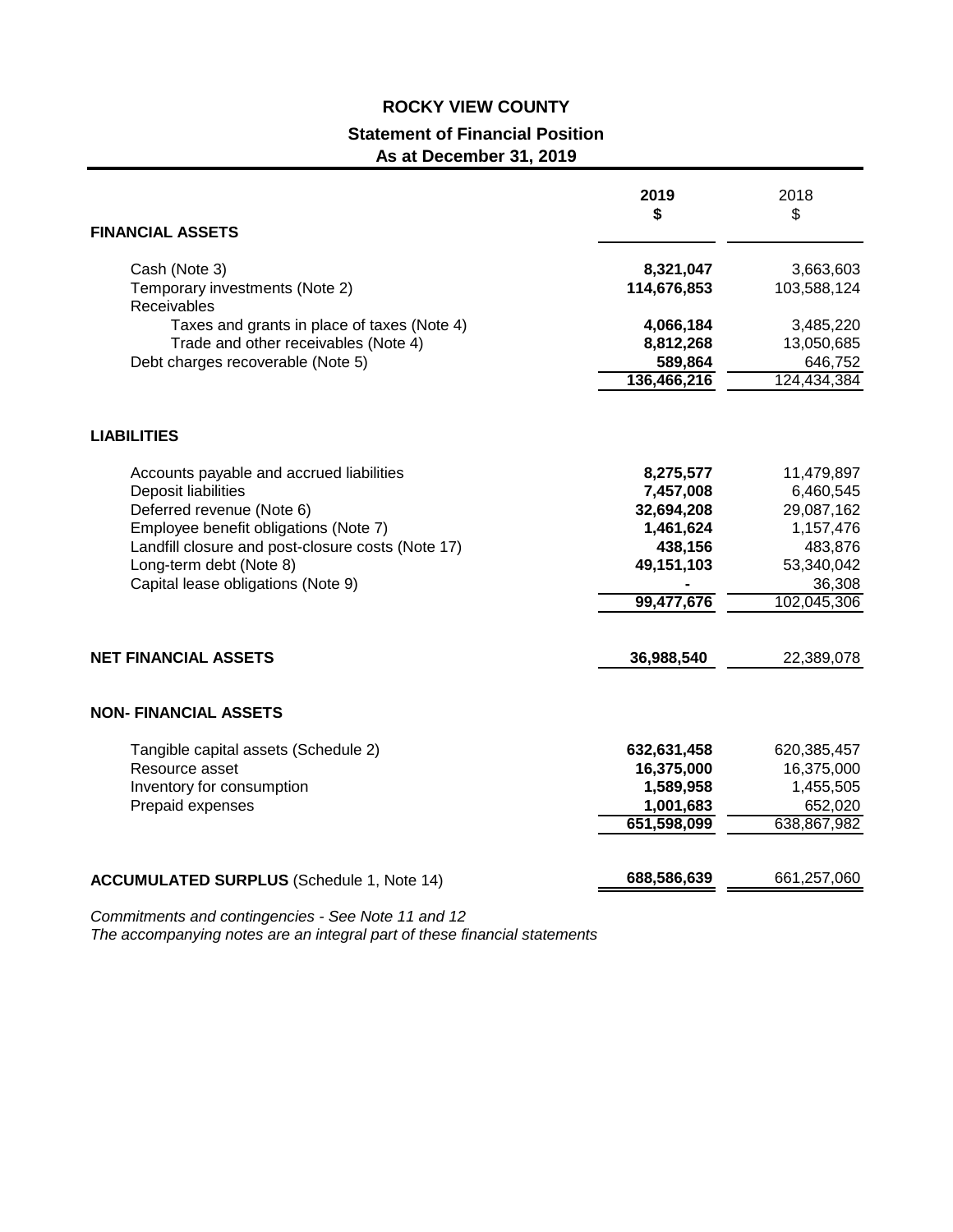#### **ROCKY VIEW COUNTY Statement of Operations For the Year Ended December 31, 2019**

| (Note 21)<br><b>REVENUE</b><br>Net municipal taxes (Schedule 3)<br>73,575,000<br>72,603,350<br>69,630,695<br>User fees and sales of goods<br>11,155,335<br>13,339,958<br>9,736,400<br>Cash-In-Lieu of Public Reserve<br>662,000<br>1,160,635<br>3,649,979<br>Government transfers for operating (Schedule 4)<br>9,083,400<br>2,756,798<br>2,988,886<br>Investment income<br>2,528,999<br>1,050,000<br>2,035,340<br>Penalties and cost of taxes<br>991,700<br>1,146,592<br>1,004,219<br>7,566,300<br>3,432,449<br>8,123,695<br>Development agreements and levies<br>2,936,500<br>3,237,380<br>3,461,623<br>Licenses and permits<br><b>Fines</b><br>825,300<br>1,164,623<br>1,097,512<br>Other<br>2,488,200<br>2,073,687<br>1,919,963<br><b>Total Revenue</b><br>108,914,800<br>101,259,848<br><b>EXPENSES</b><br>Legislative<br>1,074,300<br>996,838<br>858,505<br>Administration<br>21,111,400<br>20,244,784<br>17,424,360<br>Fire<br>13,518,400<br>13,222,648<br>12,365,002<br>123,100<br>342,355<br>379,643<br>Disaster services<br>6,522,600<br>Bylaw enforcement<br>6,023,515<br>6,030,395<br>Transportation and field services<br>52,208,500<br>38,178,490<br>42,064,269<br>Water supply and distribution<br>4,636,100<br>4,927,000<br>4,654,526<br>Wastewater treatment and disposal<br>7,368,800<br>6,810,677<br>7,683,963<br>2,455,000<br>2,262,808<br>1,913,363<br>Waste management<br>1,143,300<br>1,066,231<br>Family and community support<br>1,137,189<br>Cemetery<br>1,347,900<br>1,395,219<br>1,266,056<br>Planning and development<br>4,847,600<br>3,860,821<br>3,882,699<br>Community services<br>2,459,300<br>2,249,522<br>2,153,938<br>Recreation and parks<br>5,094,400<br>3,735,625<br>3,561,812<br>123,910,700<br><b>Total Expenses</b><br>109,972,743<br><b>EXCESS (SHORTFALL) OF REVENUE OVER</b><br><b>EXPENSES BEFORE OTHER</b><br>(14, 995, 900)<br>(8,712,895)<br><b>OTHER</b><br>Gain on sale<br>12,837,196<br>Contributed assets<br>8,633,072<br>Government transfers for capital (Schedule 4)<br>40,499,600<br>14,572,206<br><b>Total Other</b><br>40,499,600<br>36,042,474<br><b>EXCESS OF REVENUE OVER EXPENSES</b><br>25,503,700<br>27,329,579<br>ACCUMULATED SURPLUS, BEGINNING OF YEAR<br>661,257,060<br>661,257,060<br><b>ACCUMULATED SURPLUS, END OF YEAR</b><br>686,760,760<br>688,586,639 | <b>Budget</b> | 2019 | 2018        |
|-----------------------------------------------------------------------------------------------------------------------------------------------------------------------------------------------------------------------------------------------------------------------------------------------------------------------------------------------------------------------------------------------------------------------------------------------------------------------------------------------------------------------------------------------------------------------------------------------------------------------------------------------------------------------------------------------------------------------------------------------------------------------------------------------------------------------------------------------------------------------------------------------------------------------------------------------------------------------------------------------------------------------------------------------------------------------------------------------------------------------------------------------------------------------------------------------------------------------------------------------------------------------------------------------------------------------------------------------------------------------------------------------------------------------------------------------------------------------------------------------------------------------------------------------------------------------------------------------------------------------------------------------------------------------------------------------------------------------------------------------------------------------------------------------------------------------------------------------------------------------------------------------------------------------------------------------------------------------------------------------------------------------------------------------------------------------------------------------------------------------------------------------------------------------------------------------------------------------------------------------------------------------------------------------------------------------------------|---------------|------|-------------|
|                                                                                                                                                                                                                                                                                                                                                                                                                                                                                                                                                                                                                                                                                                                                                                                                                                                                                                                                                                                                                                                                                                                                                                                                                                                                                                                                                                                                                                                                                                                                                                                                                                                                                                                                                                                                                                                                                                                                                                                                                                                                                                                                                                                                                                                                                                                                   | \$            | \$   | \$          |
|                                                                                                                                                                                                                                                                                                                                                                                                                                                                                                                                                                                                                                                                                                                                                                                                                                                                                                                                                                                                                                                                                                                                                                                                                                                                                                                                                                                                                                                                                                                                                                                                                                                                                                                                                                                                                                                                                                                                                                                                                                                                                                                                                                                                                                                                                                                                   |               |      |             |
|                                                                                                                                                                                                                                                                                                                                                                                                                                                                                                                                                                                                                                                                                                                                                                                                                                                                                                                                                                                                                                                                                                                                                                                                                                                                                                                                                                                                                                                                                                                                                                                                                                                                                                                                                                                                                                                                                                                                                                                                                                                                                                                                                                                                                                                                                                                                   |               |      |             |
|                                                                                                                                                                                                                                                                                                                                                                                                                                                                                                                                                                                                                                                                                                                                                                                                                                                                                                                                                                                                                                                                                                                                                                                                                                                                                                                                                                                                                                                                                                                                                                                                                                                                                                                                                                                                                                                                                                                                                                                                                                                                                                                                                                                                                                                                                                                                   |               |      |             |
|                                                                                                                                                                                                                                                                                                                                                                                                                                                                                                                                                                                                                                                                                                                                                                                                                                                                                                                                                                                                                                                                                                                                                                                                                                                                                                                                                                                                                                                                                                                                                                                                                                                                                                                                                                                                                                                                                                                                                                                                                                                                                                                                                                                                                                                                                                                                   |               |      |             |
|                                                                                                                                                                                                                                                                                                                                                                                                                                                                                                                                                                                                                                                                                                                                                                                                                                                                                                                                                                                                                                                                                                                                                                                                                                                                                                                                                                                                                                                                                                                                                                                                                                                                                                                                                                                                                                                                                                                                                                                                                                                                                                                                                                                                                                                                                                                                   |               |      |             |
|                                                                                                                                                                                                                                                                                                                                                                                                                                                                                                                                                                                                                                                                                                                                                                                                                                                                                                                                                                                                                                                                                                                                                                                                                                                                                                                                                                                                                                                                                                                                                                                                                                                                                                                                                                                                                                                                                                                                                                                                                                                                                                                                                                                                                                                                                                                                   |               |      |             |
|                                                                                                                                                                                                                                                                                                                                                                                                                                                                                                                                                                                                                                                                                                                                                                                                                                                                                                                                                                                                                                                                                                                                                                                                                                                                                                                                                                                                                                                                                                                                                                                                                                                                                                                                                                                                                                                                                                                                                                                                                                                                                                                                                                                                                                                                                                                                   |               |      |             |
|                                                                                                                                                                                                                                                                                                                                                                                                                                                                                                                                                                                                                                                                                                                                                                                                                                                                                                                                                                                                                                                                                                                                                                                                                                                                                                                                                                                                                                                                                                                                                                                                                                                                                                                                                                                                                                                                                                                                                                                                                                                                                                                                                                                                                                                                                                                                   |               |      |             |
|                                                                                                                                                                                                                                                                                                                                                                                                                                                                                                                                                                                                                                                                                                                                                                                                                                                                                                                                                                                                                                                                                                                                                                                                                                                                                                                                                                                                                                                                                                                                                                                                                                                                                                                                                                                                                                                                                                                                                                                                                                                                                                                                                                                                                                                                                                                                   |               |      |             |
|                                                                                                                                                                                                                                                                                                                                                                                                                                                                                                                                                                                                                                                                                                                                                                                                                                                                                                                                                                                                                                                                                                                                                                                                                                                                                                                                                                                                                                                                                                                                                                                                                                                                                                                                                                                                                                                                                                                                                                                                                                                                                                                                                                                                                                                                                                                                   |               |      |             |
|                                                                                                                                                                                                                                                                                                                                                                                                                                                                                                                                                                                                                                                                                                                                                                                                                                                                                                                                                                                                                                                                                                                                                                                                                                                                                                                                                                                                                                                                                                                                                                                                                                                                                                                                                                                                                                                                                                                                                                                                                                                                                                                                                                                                                                                                                                                                   |               |      |             |
|                                                                                                                                                                                                                                                                                                                                                                                                                                                                                                                                                                                                                                                                                                                                                                                                                                                                                                                                                                                                                                                                                                                                                                                                                                                                                                                                                                                                                                                                                                                                                                                                                                                                                                                                                                                                                                                                                                                                                                                                                                                                                                                                                                                                                                                                                                                                   |               |      | 107,251,870 |
|                                                                                                                                                                                                                                                                                                                                                                                                                                                                                                                                                                                                                                                                                                                                                                                                                                                                                                                                                                                                                                                                                                                                                                                                                                                                                                                                                                                                                                                                                                                                                                                                                                                                                                                                                                                                                                                                                                                                                                                                                                                                                                                                                                                                                                                                                                                                   |               |      |             |
|                                                                                                                                                                                                                                                                                                                                                                                                                                                                                                                                                                                                                                                                                                                                                                                                                                                                                                                                                                                                                                                                                                                                                                                                                                                                                                                                                                                                                                                                                                                                                                                                                                                                                                                                                                                                                                                                                                                                                                                                                                                                                                                                                                                                                                                                                                                                   |               |      |             |
|                                                                                                                                                                                                                                                                                                                                                                                                                                                                                                                                                                                                                                                                                                                                                                                                                                                                                                                                                                                                                                                                                                                                                                                                                                                                                                                                                                                                                                                                                                                                                                                                                                                                                                                                                                                                                                                                                                                                                                                                                                                                                                                                                                                                                                                                                                                                   |               |      |             |
|                                                                                                                                                                                                                                                                                                                                                                                                                                                                                                                                                                                                                                                                                                                                                                                                                                                                                                                                                                                                                                                                                                                                                                                                                                                                                                                                                                                                                                                                                                                                                                                                                                                                                                                                                                                                                                                                                                                                                                                                                                                                                                                                                                                                                                                                                                                                   |               |      |             |
|                                                                                                                                                                                                                                                                                                                                                                                                                                                                                                                                                                                                                                                                                                                                                                                                                                                                                                                                                                                                                                                                                                                                                                                                                                                                                                                                                                                                                                                                                                                                                                                                                                                                                                                                                                                                                                                                                                                                                                                                                                                                                                                                                                                                                                                                                                                                   |               |      |             |
|                                                                                                                                                                                                                                                                                                                                                                                                                                                                                                                                                                                                                                                                                                                                                                                                                                                                                                                                                                                                                                                                                                                                                                                                                                                                                                                                                                                                                                                                                                                                                                                                                                                                                                                                                                                                                                                                                                                                                                                                                                                                                                                                                                                                                                                                                                                                   |               |      |             |
|                                                                                                                                                                                                                                                                                                                                                                                                                                                                                                                                                                                                                                                                                                                                                                                                                                                                                                                                                                                                                                                                                                                                                                                                                                                                                                                                                                                                                                                                                                                                                                                                                                                                                                                                                                                                                                                                                                                                                                                                                                                                                                                                                                                                                                                                                                                                   |               |      |             |
|                                                                                                                                                                                                                                                                                                                                                                                                                                                                                                                                                                                                                                                                                                                                                                                                                                                                                                                                                                                                                                                                                                                                                                                                                                                                                                                                                                                                                                                                                                                                                                                                                                                                                                                                                                                                                                                                                                                                                                                                                                                                                                                                                                                                                                                                                                                                   |               |      |             |
|                                                                                                                                                                                                                                                                                                                                                                                                                                                                                                                                                                                                                                                                                                                                                                                                                                                                                                                                                                                                                                                                                                                                                                                                                                                                                                                                                                                                                                                                                                                                                                                                                                                                                                                                                                                                                                                                                                                                                                                                                                                                                                                                                                                                                                                                                                                                   |               |      |             |
|                                                                                                                                                                                                                                                                                                                                                                                                                                                                                                                                                                                                                                                                                                                                                                                                                                                                                                                                                                                                                                                                                                                                                                                                                                                                                                                                                                                                                                                                                                                                                                                                                                                                                                                                                                                                                                                                                                                                                                                                                                                                                                                                                                                                                                                                                                                                   |               |      |             |
|                                                                                                                                                                                                                                                                                                                                                                                                                                                                                                                                                                                                                                                                                                                                                                                                                                                                                                                                                                                                                                                                                                                                                                                                                                                                                                                                                                                                                                                                                                                                                                                                                                                                                                                                                                                                                                                                                                                                                                                                                                                                                                                                                                                                                                                                                                                                   |               |      |             |
|                                                                                                                                                                                                                                                                                                                                                                                                                                                                                                                                                                                                                                                                                                                                                                                                                                                                                                                                                                                                                                                                                                                                                                                                                                                                                                                                                                                                                                                                                                                                                                                                                                                                                                                                                                                                                                                                                                                                                                                                                                                                                                                                                                                                                                                                                                                                   |               |      |             |
|                                                                                                                                                                                                                                                                                                                                                                                                                                                                                                                                                                                                                                                                                                                                                                                                                                                                                                                                                                                                                                                                                                                                                                                                                                                                                                                                                                                                                                                                                                                                                                                                                                                                                                                                                                                                                                                                                                                                                                                                                                                                                                                                                                                                                                                                                                                                   |               |      |             |
|                                                                                                                                                                                                                                                                                                                                                                                                                                                                                                                                                                                                                                                                                                                                                                                                                                                                                                                                                                                                                                                                                                                                                                                                                                                                                                                                                                                                                                                                                                                                                                                                                                                                                                                                                                                                                                                                                                                                                                                                                                                                                                                                                                                                                                                                                                                                   |               |      |             |
|                                                                                                                                                                                                                                                                                                                                                                                                                                                                                                                                                                                                                                                                                                                                                                                                                                                                                                                                                                                                                                                                                                                                                                                                                                                                                                                                                                                                                                                                                                                                                                                                                                                                                                                                                                                                                                                                                                                                                                                                                                                                                                                                                                                                                                                                                                                                   |               |      |             |
|                                                                                                                                                                                                                                                                                                                                                                                                                                                                                                                                                                                                                                                                                                                                                                                                                                                                                                                                                                                                                                                                                                                                                                                                                                                                                                                                                                                                                                                                                                                                                                                                                                                                                                                                                                                                                                                                                                                                                                                                                                                                                                                                                                                                                                                                                                                                   |               |      | 100,719,510 |
|                                                                                                                                                                                                                                                                                                                                                                                                                                                                                                                                                                                                                                                                                                                                                                                                                                                                                                                                                                                                                                                                                                                                                                                                                                                                                                                                                                                                                                                                                                                                                                                                                                                                                                                                                                                                                                                                                                                                                                                                                                                                                                                                                                                                                                                                                                                                   |               |      |             |
|                                                                                                                                                                                                                                                                                                                                                                                                                                                                                                                                                                                                                                                                                                                                                                                                                                                                                                                                                                                                                                                                                                                                                                                                                                                                                                                                                                                                                                                                                                                                                                                                                                                                                                                                                                                                                                                                                                                                                                                                                                                                                                                                                                                                                                                                                                                                   |               |      | 6,532,360   |
|                                                                                                                                                                                                                                                                                                                                                                                                                                                                                                                                                                                                                                                                                                                                                                                                                                                                                                                                                                                                                                                                                                                                                                                                                                                                                                                                                                                                                                                                                                                                                                                                                                                                                                                                                                                                                                                                                                                                                                                                                                                                                                                                                                                                                                                                                                                                   |               |      |             |
|                                                                                                                                                                                                                                                                                                                                                                                                                                                                                                                                                                                                                                                                                                                                                                                                                                                                                                                                                                                                                                                                                                                                                                                                                                                                                                                                                                                                                                                                                                                                                                                                                                                                                                                                                                                                                                                                                                                                                                                                                                                                                                                                                                                                                                                                                                                                   |               |      |             |
|                                                                                                                                                                                                                                                                                                                                                                                                                                                                                                                                                                                                                                                                                                                                                                                                                                                                                                                                                                                                                                                                                                                                                                                                                                                                                                                                                                                                                                                                                                                                                                                                                                                                                                                                                                                                                                                                                                                                                                                                                                                                                                                                                                                                                                                                                                                                   |               |      | 20,836,630  |
|                                                                                                                                                                                                                                                                                                                                                                                                                                                                                                                                                                                                                                                                                                                                                                                                                                                                                                                                                                                                                                                                                                                                                                                                                                                                                                                                                                                                                                                                                                                                                                                                                                                                                                                                                                                                                                                                                                                                                                                                                                                                                                                                                                                                                                                                                                                                   |               |      | 23,178,475  |
|                                                                                                                                                                                                                                                                                                                                                                                                                                                                                                                                                                                                                                                                                                                                                                                                                                                                                                                                                                                                                                                                                                                                                                                                                                                                                                                                                                                                                                                                                                                                                                                                                                                                                                                                                                                                                                                                                                                                                                                                                                                                                                                                                                                                                                                                                                                                   |               |      | 44,015,105  |
|                                                                                                                                                                                                                                                                                                                                                                                                                                                                                                                                                                                                                                                                                                                                                                                                                                                                                                                                                                                                                                                                                                                                                                                                                                                                                                                                                                                                                                                                                                                                                                                                                                                                                                                                                                                                                                                                                                                                                                                                                                                                                                                                                                                                                                                                                                                                   |               |      | 50,547,465  |
|                                                                                                                                                                                                                                                                                                                                                                                                                                                                                                                                                                                                                                                                                                                                                                                                                                                                                                                                                                                                                                                                                                                                                                                                                                                                                                                                                                                                                                                                                                                                                                                                                                                                                                                                                                                                                                                                                                                                                                                                                                                                                                                                                                                                                                                                                                                                   |               |      | 610,709,595 |
|                                                                                                                                                                                                                                                                                                                                                                                                                                                                                                                                                                                                                                                                                                                                                                                                                                                                                                                                                                                                                                                                                                                                                                                                                                                                                                                                                                                                                                                                                                                                                                                                                                                                                                                                                                                                                                                                                                                                                                                                                                                                                                                                                                                                                                                                                                                                   |               |      | 661,257,060 |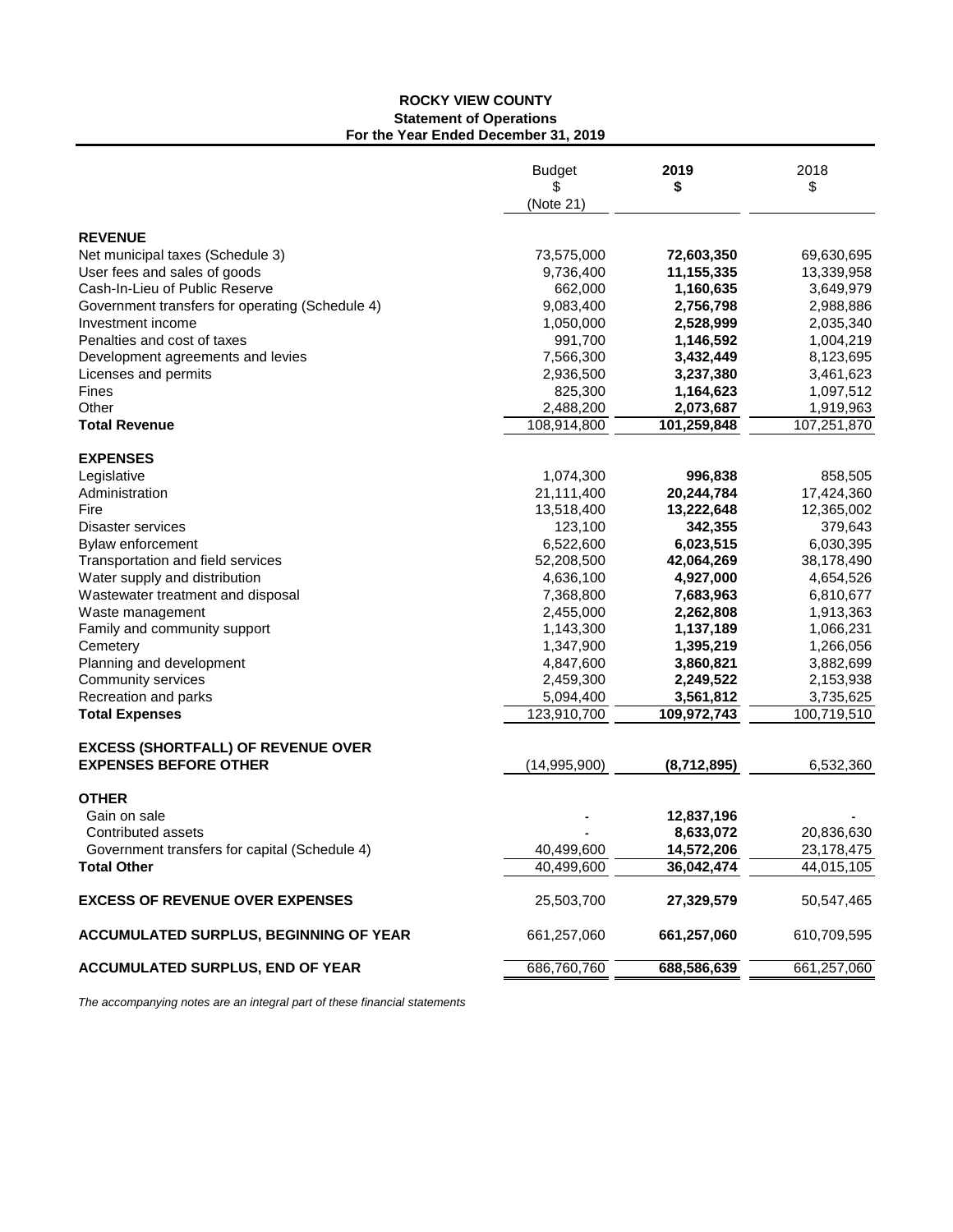## **ROCKY VIEW COUNTY Statement of Change in Net Financial Assets For the Year Ended December 31, 2019**

|                                                                                                                                                                                                                               | <b>Budget</b><br>Ъ<br>(Note 21)         | 2019<br>\$                                                              | 2018<br>\$                                                            |
|-------------------------------------------------------------------------------------------------------------------------------------------------------------------------------------------------------------------------------|-----------------------------------------|-------------------------------------------------------------------------|-----------------------------------------------------------------------|
| <b>EXCESS OF REVENUE OVER EXPENSES</b>                                                                                                                                                                                        | 25,503,700                              | 27,329,579                                                              | 50,547,465                                                            |
| Acquisition of tangible capital assets<br>Contributed tangible capital assets<br>Proceeds on disposal of tangible capital assets<br>Amortization of tangible capital assets<br>Loss (Gain) on sale of tangible capital assets | (68, 191, 200)<br>147,800<br>24,242,700 | (28,908,304)<br>(8,633,072)<br>13,237,335<br>24,895,236<br>(12,837,196) | (38, 361, 974)<br>(20, 836, 630)<br>46,185<br>23,255,449<br>(29, 875) |
|                                                                                                                                                                                                                               | (43,800,700)                            | (12,246,001)                                                            | (35,926,845)                                                          |
| Use of (acquisition of) supplies inventories<br>Use of (acquisition of) prepaid assets<br>Use of (acquisition of) resource assets                                                                                             |                                         | (134, 453)<br>(349, 663)                                                | 492,832<br>(122, 826)                                                 |
|                                                                                                                                                                                                                               |                                         | (484, 116)                                                              | 370,006                                                               |
| <b>INCREASE (DECREASE) IN NET FINANCIAL ASSETS</b>                                                                                                                                                                            | (18, 297, 000)                          | 14,599,462                                                              | 14,990,626                                                            |
| NET FINANCIAL ASSET, BEGINNING OF YEAR                                                                                                                                                                                        | 22,389,078                              | 22,389,078                                                              | 7,398,452                                                             |
| <b>NET FINANCIAL ASSETS, END OF YEAR</b>                                                                                                                                                                                      | 4,092,078                               | 36,988,540                                                              | 22,389,078                                                            |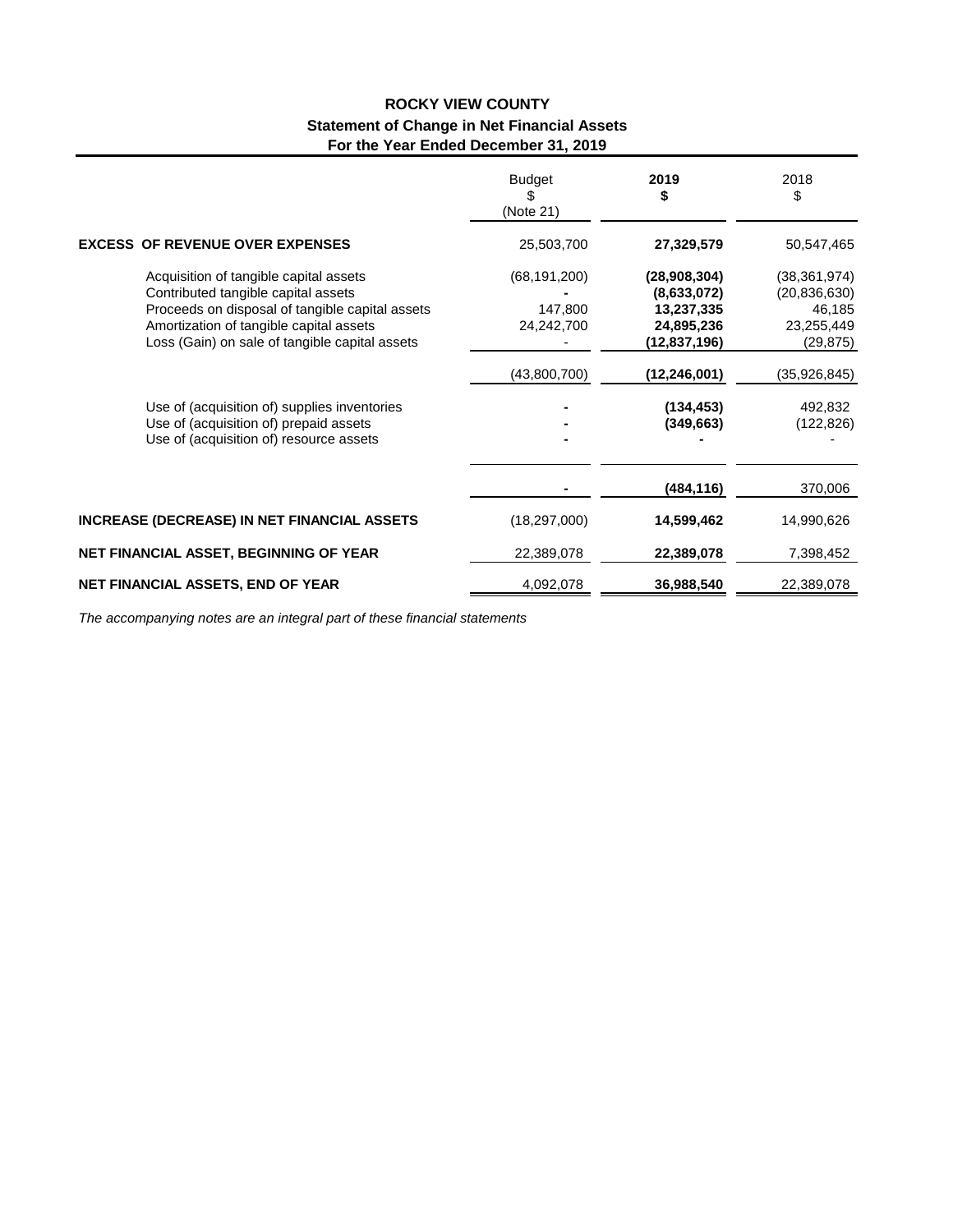# **ROCKY VIEW COUNTY Statement of Cash Flows For the Year Ended December 31, 2019**

|                                                                                                  | 2019<br>\$              | 2018<br>\$                |
|--------------------------------------------------------------------------------------------------|-------------------------|---------------------------|
| NET INFLOW (OUTFLOW) OF CASH RELATED TO<br>THE FOLLOWING ACTIVITIES:                             |                         |                           |
| OPERATING ACTIVITIES                                                                             |                         |                           |
| Excess of revenue over expenses                                                                  | 27,329,579              | 50,547,465                |
| Non-cash items included in excess of revenue over expenses:                                      |                         |                           |
| Amortization of tangible capital assets                                                          | 24,895,236              | 23,255,449                |
| Loss (Gain) on disposal of tangible capital assets                                               | (12, 837, 196)          | (29, 875)                 |
| Tangible capital assets received as contributions                                                | (8,633,072)             | (20, 836, 630)            |
| Non-cash charges to operations (net change):<br>(Increase) in taxes and grants in place of taxes |                         |                           |
| (Increase) decrease in trade and other receivables                                               | (580, 964)<br>4,238,417 | (240, 221)<br>(3,887,477) |
| (Increase) decrease in inventory for consumption                                                 | (134, 453)              | 492,832                   |
| Decrease (Increase) in prepaid expenses                                                          | (349, 663)              | (122, 826)                |
| Increase (decrease) in accounts payable and accrued liabilities                                  | (3,204,320)             | 3,373,724                 |
| Increase in accounts payable amount applied to capital                                           | 718,468                 | 1,419,492                 |
| Increase in deposit liabilities                                                                  | 996,463                 | 1,409,922                 |
| Increase in deferred revenue                                                                     | 3,607,046               | 13,418,109                |
| Increase in employee benefit obligations                                                         | 304,148                 | 80,567                    |
| Increase (Decrease) in provision for landfill closure and post-closure costs                     | (45, 720)               | (35,045)                  |
| Cash provided by (applied to) operating transactions                                             | 36,303,969              | 68,845,486                |
| <b>CAPITAL</b>                                                                                   |                         |                           |
| Accounts payable amount applied to capital                                                       | (718, 468)              | (1,419,492)               |
| Acquisition of assets                                                                            | (28,908,304)            | (38, 361, 974)            |
| Sale of tangible assets                                                                          | 13,237,335              | 46,185                    |
| Cash provided by (applied to) capital transactions                                               | (16, 389, 437)          | (39, 735, 281)            |
| <b>INVESTING</b>                                                                                 |                         |                           |
| Decrease (Increase) in investments                                                               | (11,088,729)            | (18,583,057)              |
| <b>FINANCING</b>                                                                                 |                         |                           |
| Debt charges recovered                                                                           | 56,888                  | 54.140                    |
| Capital lease paid                                                                               | (36, 308)               | (83, 825)                 |
| Long-term debt repaid                                                                            | (4, 188, 939)           | (1,341,005)               |
| Cash provided by (applied to) financing transactions                                             | (4, 168, 359)           | (1,370,690)               |
| <b>CHANGE IN CASH DURING YEAR</b>                                                                | 4,657,444               | 9,156,458                 |
| CASH (BANK INDEBTEDNESS) AT BEGINNING OF YEAR                                                    | 3,663,603               | (5,492,855)               |
| <b>CASH AT END OF YEAR</b>                                                                       | 8,321,047               | 3,663,603                 |

*Cash/Bank Indebtedness - See Note 3*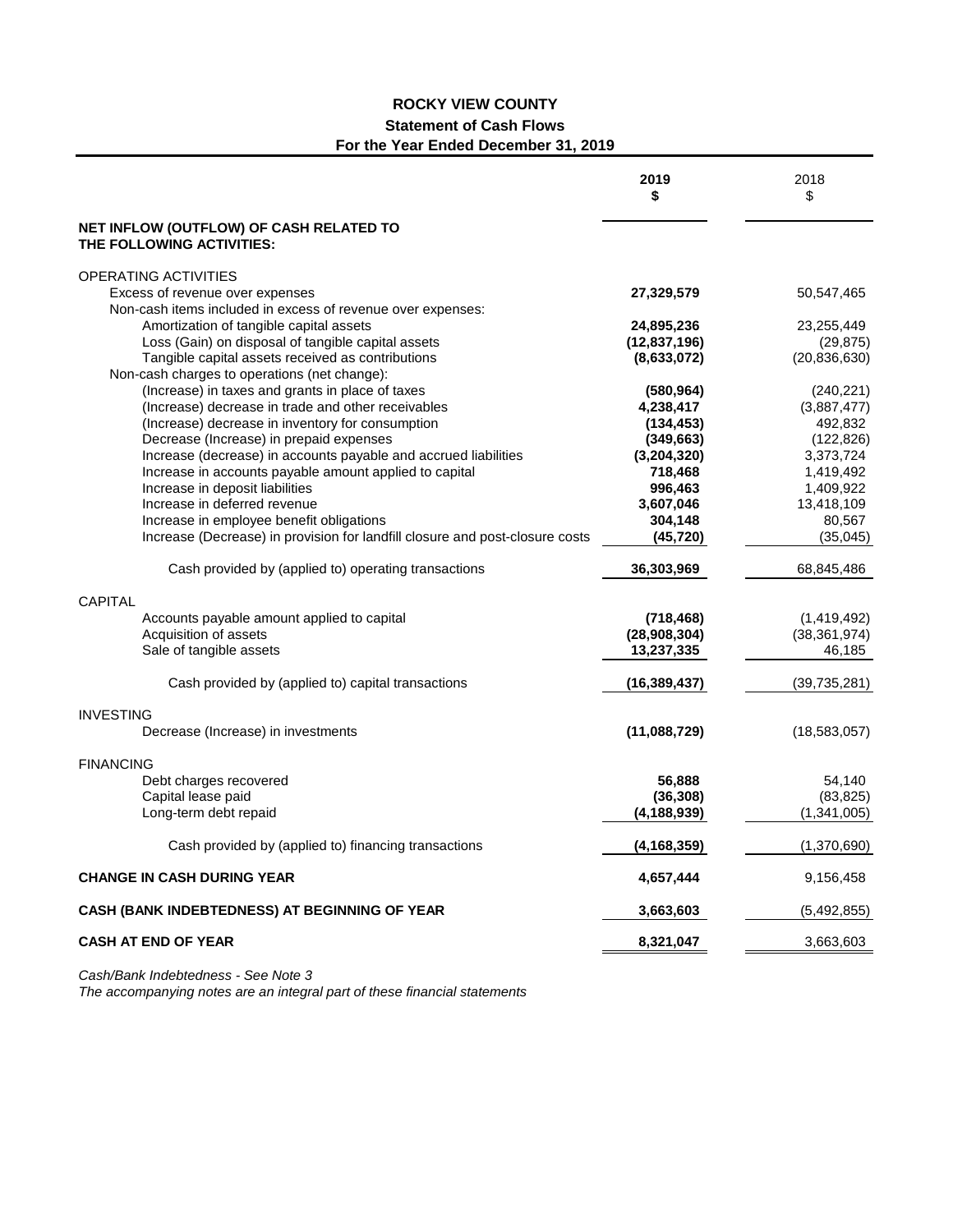### **Schedule 1 Schedule of Changes in Accumulated Surplus For the Year Ended December 31, 2019 ROCKY VIEW COUNTY**

|                                                     | <b>Unrestricted</b><br><b>Surplus (Deficit)</b> | <b>Restricted</b><br><b>Surplus</b> | Equity in<br><b>Other Assets</b> | <b>Equity in Tangible</b><br><b>Capital Assets</b> | 2019        | 2018        |
|-----------------------------------------------------|-------------------------------------------------|-------------------------------------|----------------------------------|----------------------------------------------------|-------------|-------------|
| <b>BALANCE, BEGINNING OF YEAR,</b>                  | 934,995                                         | 76,291,206                          | 16,375,000                       | 567,655,859                                        | 661,257,060 | 610,709,595 |
| Excess (deficiency) of revenue over expenses        | 27,329,579                                      |                                     |                                  |                                                    | 27,329,579  | 50,547,465  |
| Unrestricted funds designated for future use        | (30, 287, 740)                                  | 30,287,740                          |                                  |                                                    |             |             |
| Restricted funds used for operations                | 7,674,284                                       | (7,674,284)                         |                                  |                                                    |             |             |
| Restricted funds use for tangible capital assets    |                                                 | (9,734,121)                         |                                  | 9,734,121                                          |             |             |
| Current year funds used for assets                  | (19, 174, 183)                                  |                                     | $\overline{\phantom{a}}$         | 19,174,183                                         |             |             |
| Contributed tangible capital assets                 | (8,633,072)                                     |                                     |                                  | 8,633,072                                          |             |             |
| Disposal of tangible capital assets                 | 400,139                                         |                                     |                                  | (400, 139)                                         |             |             |
| Annual amortization expenses                        | 24,895,236                                      |                                     |                                  | (24, 895, 236)                                     |             |             |
| Capital lease paid                                  | (36, 308)                                       |                                     |                                  | 36,308                                             |             |             |
| Long term debt repaid net of debt charges recovered | (4, 132, 051)                                   |                                     |                                  | 4,132,051                                          |             |             |
| Change in accumulated surplus                       | (1,964,116)                                     | 12,879,335                          |                                  | 16,414,360                                         | 27,329,579  | 50,547,465  |
| <b>BALANCE, END OF YEAR</b>                         | (1,029,121)                                     | 89,170,541                          | 16,375,000                       | 584,070,219                                        | 688,586,639 | 661,257,060 |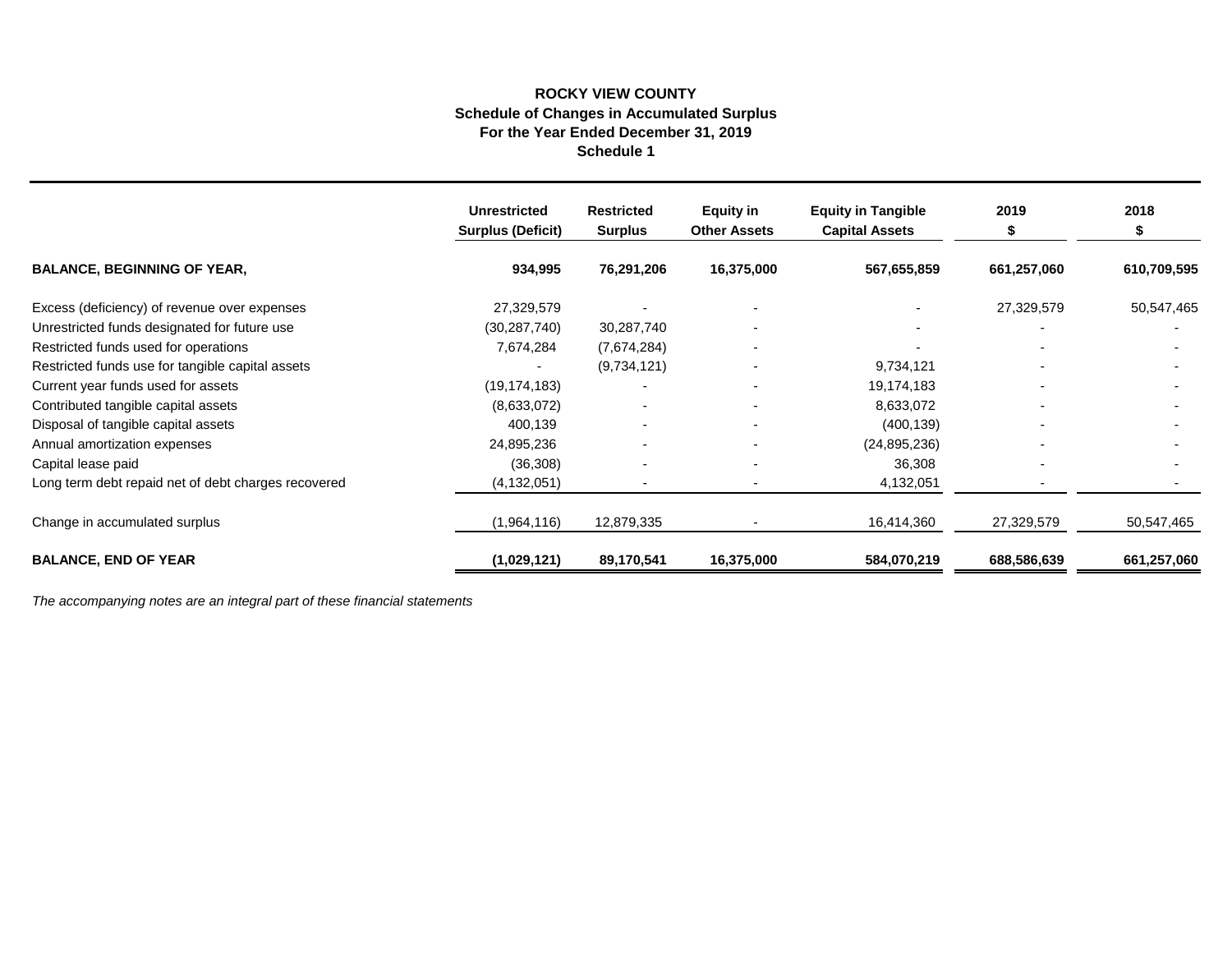#### **ROCKY VIEW COUNTY Schedule of Tangible Capital Assets For the Year Ended December 31, 2019 Schedule 2**

|                                                                                                           |             | Land                |                            | <b>Engineered</b>                      | <b>Machinery and</b>               |                          | 2019                                | 2018                               |
|-----------------------------------------------------------------------------------------------------------|-------------|---------------------|----------------------------|----------------------------------------|------------------------------------|--------------------------|-------------------------------------|------------------------------------|
|                                                                                                           | Land        | <b>Improvements</b> | <b>Buildings</b>           | <b>Structures</b>                      | Equipment                          | <b>Vehicles</b>          | \$                                  | \$                                 |
| COST:<br>BALANCE, BEGINNING OF YEAR                                                                       | 127,328,653 | 3,383,722           | 78,141,805                 | 928,932,060                            | 19,281,776                         | 15,931,246               | 1,172,999,262                       | 1,114,386,634                      |
| Acquisition of tangible capital assets<br>Acquisition of tangible capital assets, capital lease           | 1,281,250   | 2,109,413           | 2,131,126                  | 23,844,208                             | 2,630,522                          | 1,725,593                | 33,722,112                          | 75,905,754                         |
| Construction-in-progress, net<br>Disposal of tangible capital assets                                      | 5,225,764   | (511, 894)          | 444,343<br>(2,530,285)     | (1,338,357)                            | (59, 785)<br>(1,309,076)           | 59,193<br>(1,498,238)    | 3,819,264<br>(5,337,599)            | (16,707,150)<br>(585, 976)         |
| BALANCE, END OF YEAR                                                                                      | 133,835,667 | 4,981,241           | 78,186,989                 | 951,437,911                            | 20,543,437                         | 16,217,794               | 1,205,203,039                       | 1,172,999,262                      |
| <b>ACCUMULATED AMORTIZATION:</b><br>BALANCE, BEGINNING OF YEAR                                            |             | 148,210             | 10,463,594                 | 521,717,206                            | 11,297,649                         | 8,987,146                | 552,613,805                         | 529,928,022                        |
| <b>Annual Amortization</b><br>Annual Amortization, capital lease<br>Accumulated amortization on disposals |             | 191,046<br>$\sim$   | 2,130,318<br>(2, 130, 146) | 19,948,988<br>$\overline{\phantom{a}}$ | 1,481,000<br>31,800<br>(1,309,076) | 1,112,084<br>(1,498,238) | 24,863,436<br>31,800<br>(4,937,460) | 23,223,649<br>31,800<br>(569, 666) |
| BALANCE, END OF YEAR                                                                                      |             | 339,256             | 10,463,766                 | 541,666,194                            | 11,501,373                         | 8,600,992                | 572,571,581                         | 552,613,805                        |
| <b>NET BOOK VALUE OF</b><br><b>TANGIBLE CAPITAL ASSETS</b>                                                | 133,835,667 | 4,641,985           | 67,723,223                 | 409,771,717                            | 9,042,064                          | 7,616,802                | 632,631,458                         | 620,385,457                        |
| 2018 NET BOOK VALUE OF<br>TANGIBLE CAPITAL ASSETS                                                         | 127,328,653 | 3,235,512           | 67,678,211                 | 407,214,854                            | 7,984,127                          | 6,944,100                | 620,385,457                         |                                    |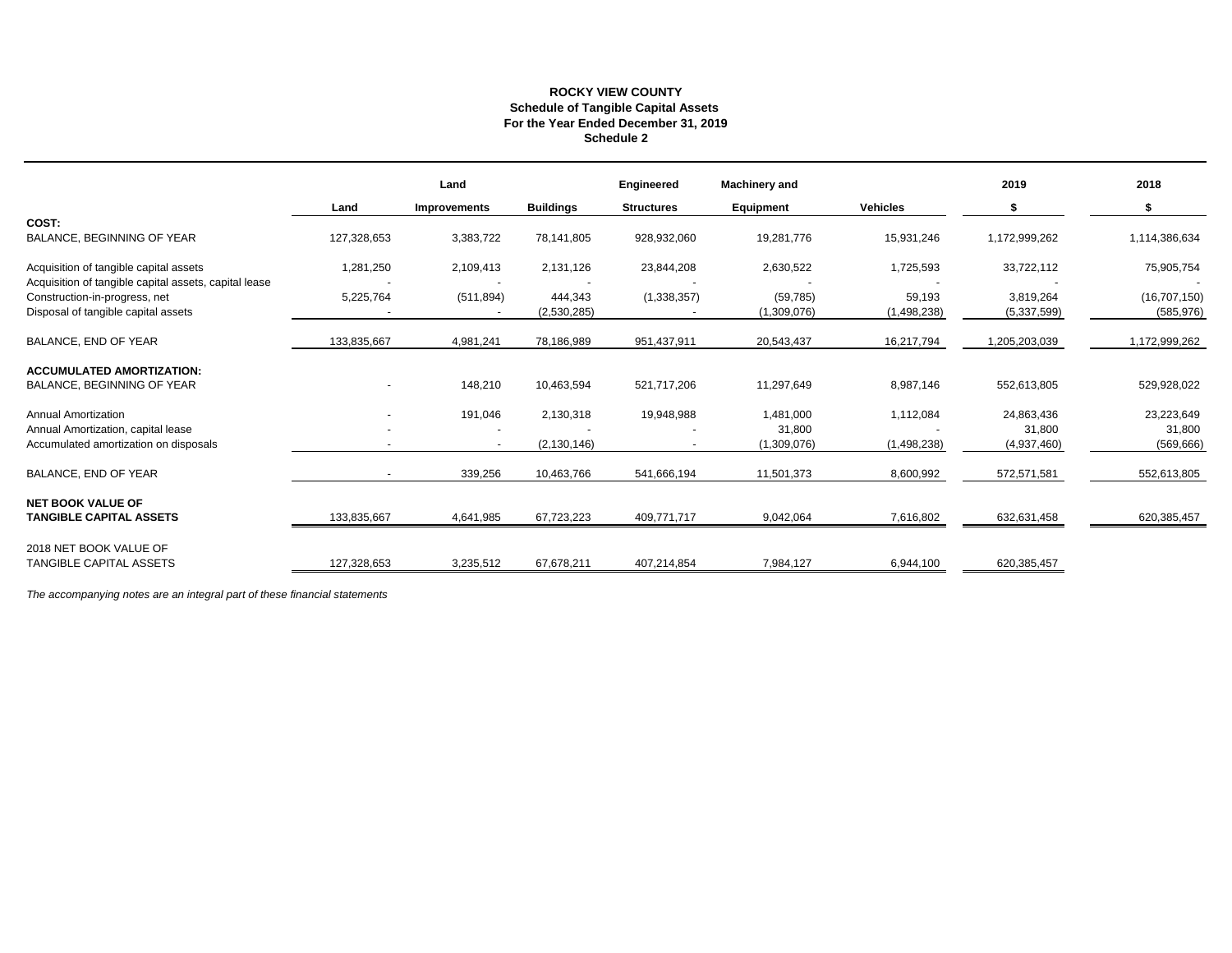# **Schedule 3 ROCKY VIEW COUNTY Schedule of Property and Other Taxes For the Year Ended December 31, 2019**

|                                                 | <b>Budget</b><br>\$<br>(Note 21) | 2019<br>\$  | 2018<br>\$  |
|-------------------------------------------------|----------------------------------|-------------|-------------|
| <b>TAXATION</b>                                 |                                  |             |             |
| Real property taxes                             | 109,394,038                      | 107,252,063 | 103,515,702 |
| Linear property taxes                           | 14,790,013                       | 14,500,419  | 13,913,709  |
| Government grants in place of property taxes    | 72,849                           | 71,423      | 214,058     |
| Special assessments and local improvement taxes | 434,000                          | 433,219     | 433,239     |
|                                                 | 124,690,900                      | 122,257,124 | 118,076,708 |
| <b>REQUISITIONS FROM OTHER AUTHORITIES</b>      |                                  |             |             |
| Alberta School Foundation Fund                  | 46,419,700                       | 45,083,080  | 43,982,839  |
| Calgary Roman Catholic Separate School District | 3,875,300                        | 3,813,175   | 3,737,034   |
| <b>Rocky View Seniors Foundation</b>            | 673,300                          | 673,285     | 663,342     |
| Designated Industrial Property Tax              | 147,600                          | 84,234      | 62,798      |
|                                                 | 51,115,900                       | 49,653,774  | 48,446,013  |
| <b>NET MUNICIPAL TAXES</b>                      | 73,575,000                       | 72,603,350  | 69,630,695  |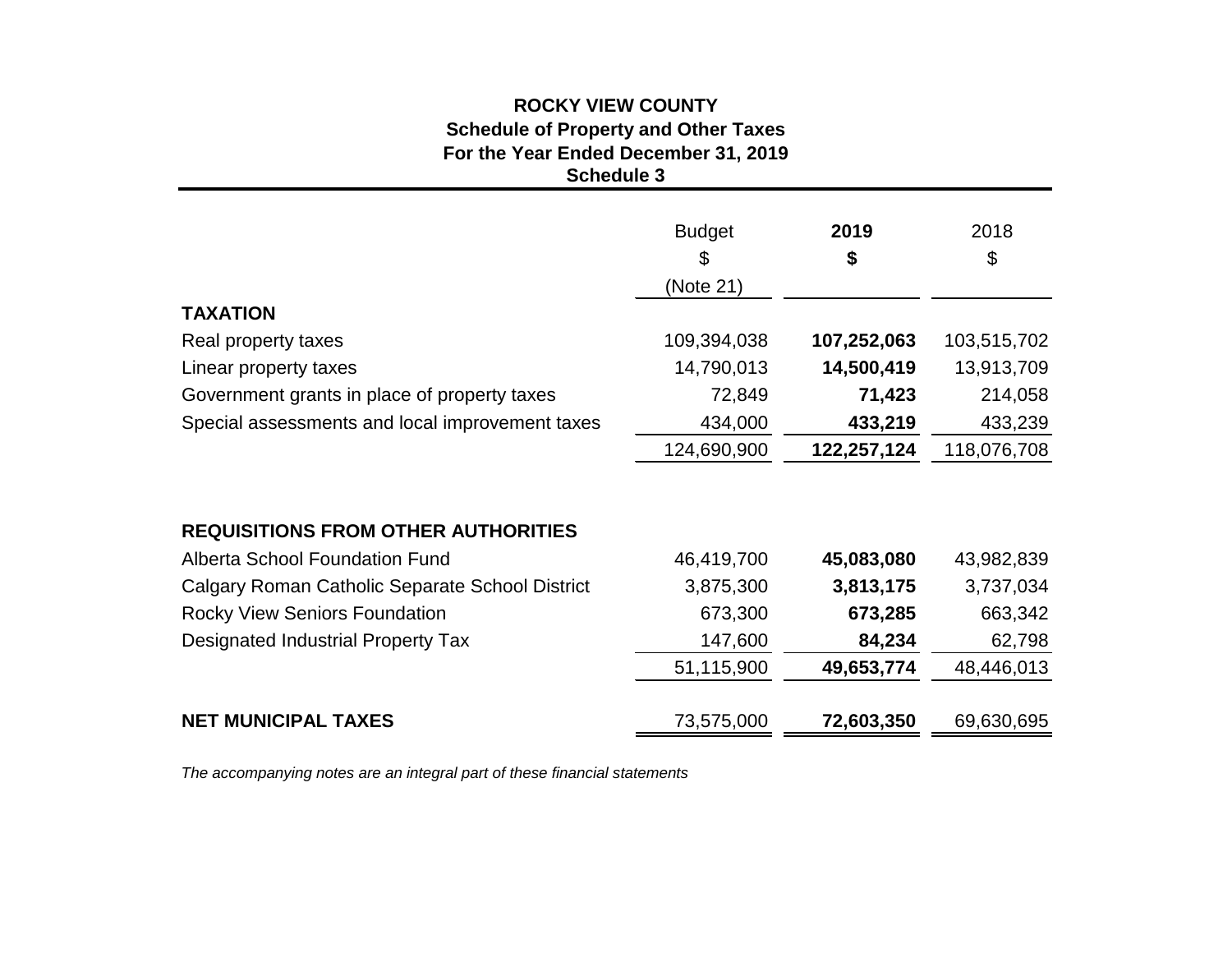# **ROCKY VIEW COUNTY Schedule of Government Transfers**

**For the Year Ended December 31, 2019**

|                                                           | <b>Schedule 4</b>                |                    |              |
|-----------------------------------------------------------|----------------------------------|--------------------|--------------|
|                                                           | <b>Budget</b><br>S.<br>(Note 21) | 2019<br>\$         | 2018<br>\$   |
| <b>TRANSFERS FOR OPERATING:</b>                           |                                  |                    |              |
| <b>Provincial Government</b><br><b>Federal Government</b> | 9,083,400                        | 2,751,086<br>5,712 | 2,988,886    |
|                                                           | 9,083,400                        | 2,756,798          | 2,988,886    |
| <b>TRANSFERS FOR CAPITAL:</b>                             |                                  |                    |              |
| <b>Provincial Government</b>                              | 34,910,100                       | 14,572,206         | 23,178,475   |
| <b>Federal Government</b>                                 | 5,589,500                        |                    |              |
|                                                           | 40,499,600                       | 14,572,206         | 23,178,475   |
| <b>TOTAL GOVERNMENT TRANSFERS</b>                         | 49,583,000                       | 17,329,004         | 26, 167, 361 |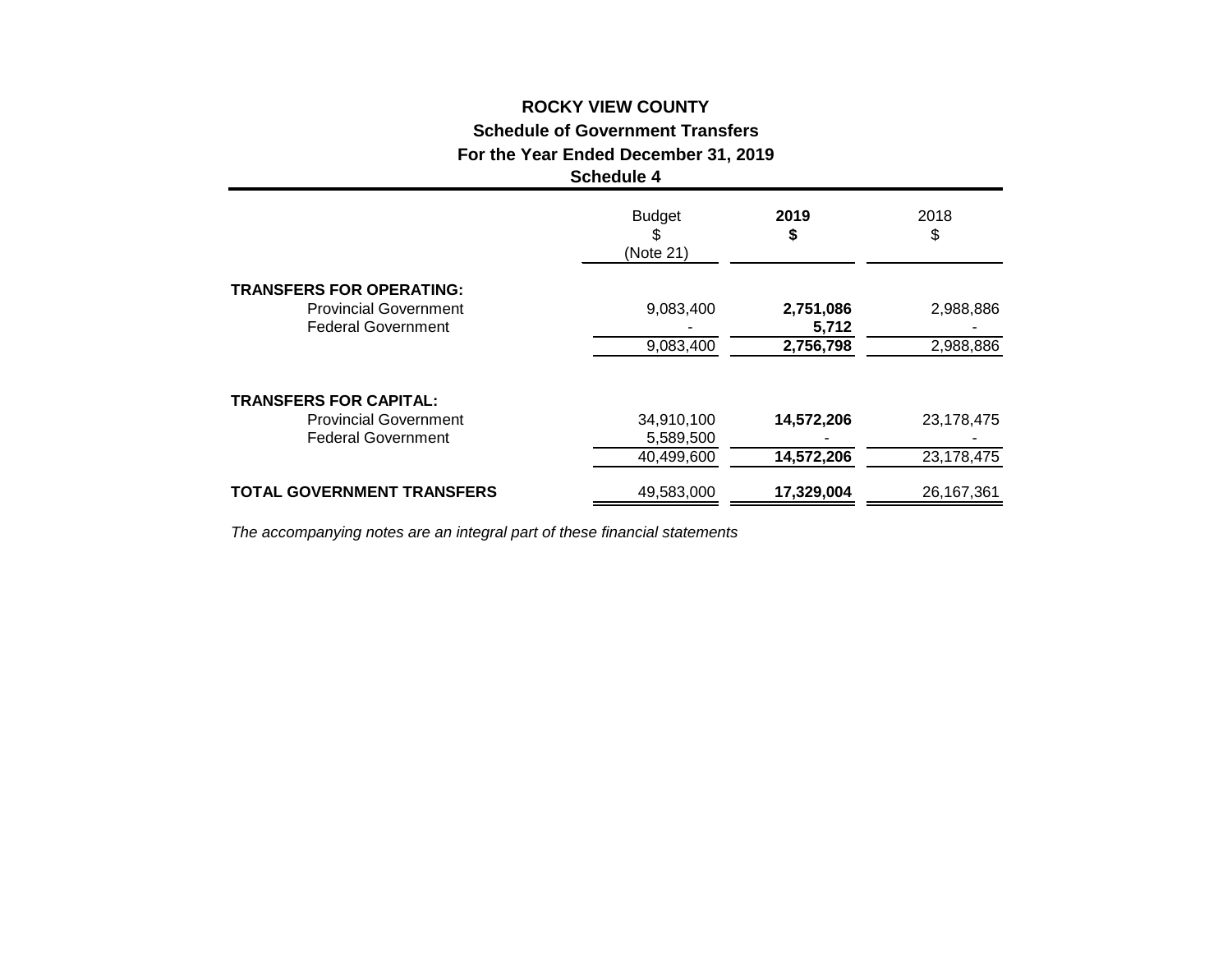# **ROCKY VIEW COUNTY Schedule of Expenses by Object For the Year Ended December 31, 2019**

**Schedule 5**

|                                             | <b>Budget</b> | 2019        | 2018        |
|---------------------------------------------|---------------|-------------|-------------|
|                                             | S             | S           | S           |
| <b>EXPENSES BY OBJECT</b>                   | (Note 21)     |             | (Note 20)   |
| Salaries, wages and benefits                | 42,519,400    | 41,060,504  | 38,643,190  |
| Contracted and general services             | 38,493,500    | 27,383,036  | 23,937,639  |
| Materials, goods and supplies               | 10,335,400    | 9,611,136   | 8,137,542   |
| Interest on long-term debt                  | 1,663,900     | 1,920,591   | 1,802,838   |
| Interest on capital lease                   | 500           | 501         | 4,514       |
| Purchased from other Governments            | 607.900       | 672,050     | 660,350     |
| Grants to organizations                     | 3,486,200     | 2,784,779   | 2,593,833   |
| Grants to Municipal agencies                | 2,141,800     | 1,407,544   | 1,337,257   |
| Other                                       | 419,400       | 237,366     | 346,898     |
| Amortization of tangible capital assets     | 24,242,700    | 24,895,236  | 23,255,449  |
| Loss on disposal of tangible capital assets |               |             |             |
| <b>TOTAL EXPENSES</b>                       | 123,910,700   | 109,972,743 | 100,719,510 |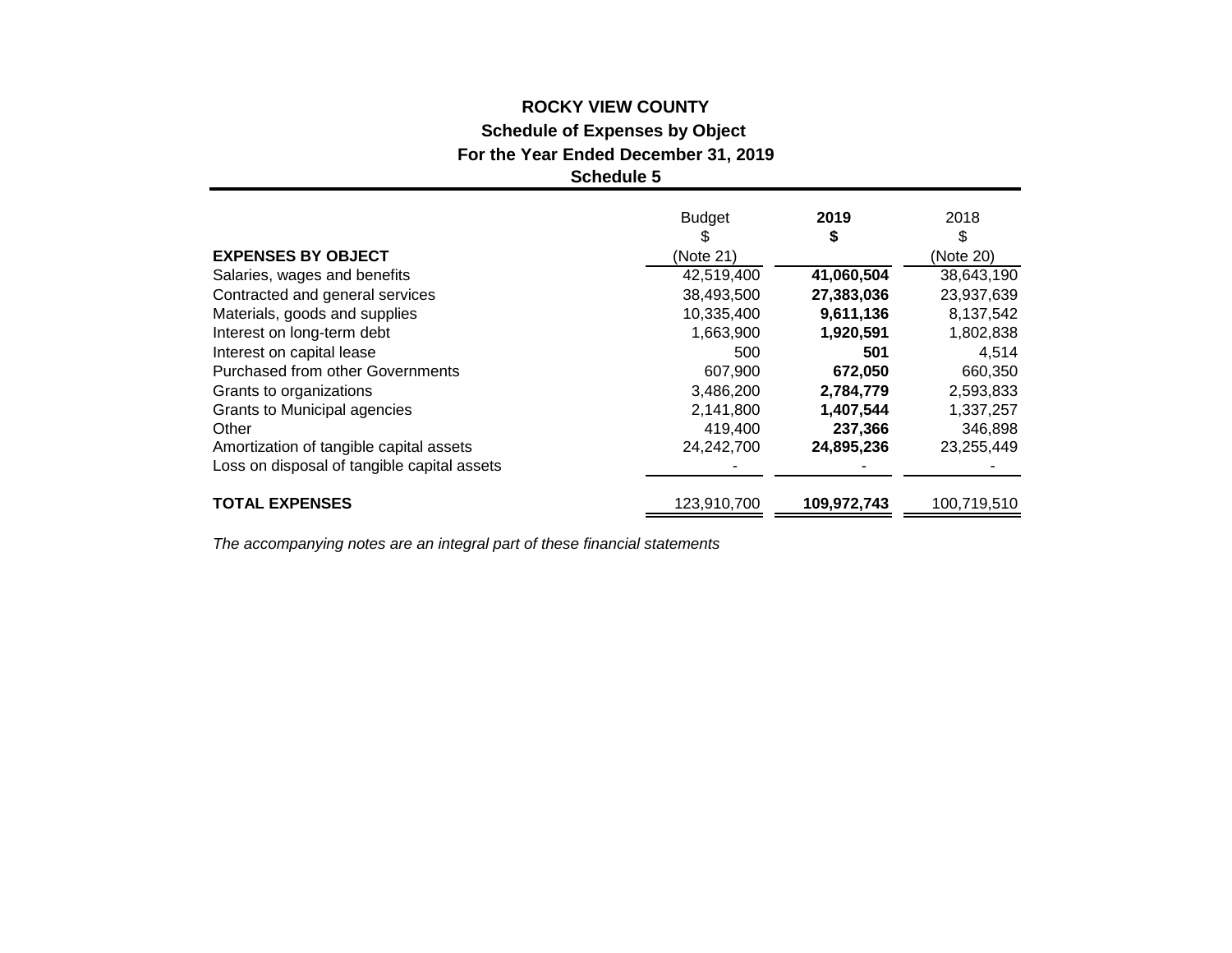#### **ROCKY VIEW COUNTY Schedule of Segmented Disclosure For the Year Ended December 31, 2019 Schedule 6**

|                                                      | General           | <b>Emergency</b> | 180             | <b>Planning &amp;</b> | <b>Community</b> | <b>Total</b> |
|------------------------------------------------------|-------------------|------------------|-----------------|-----------------------|------------------|--------------|
|                                                      | <b>Government</b> | <b>Services</b>  | <b>Services</b> | <b>Development</b>    | <b>Services</b>  | \$           |
| <b>REVENUE</b>                                       |                   |                  |                 |                       |                  |              |
| Net municipal taxes                                  | 72,603,350        |                  |                 |                       |                  | 72,603,350   |
| Government transfers                                 | 779,049           | 1,890,066        | 13,343,843      |                       | 1,316,046        | 17,329,004   |
| User fees and sales of goods                         | 242,457           | 639,515          | 6,899,956       | 1,419,266             | 1,954,141        | 11,155,335   |
| Investment income                                    | 2,528,999         |                  |                 |                       |                  | 2,528,999    |
| Contributed assets                                   |                   |                  | 8,194,272       |                       | 438,800          | 8,633,072    |
| Other revenues                                       | 6,421,000         | 1,335,087        | 2,144,941       | 5,401,534             | 9,750,000        | 25,052,562   |
|                                                      | 82,574,855        | 3,864,668        | 30,583,012      | 6,820,800             | 13,458,987       | 137,302,322  |
| <b>EXPENSES</b>                                      |                   |                  |                 |                       |                  |              |
| Salaries, wages and benefits                         | 12,063,914        | 11,360,759       | 11,629,714      | 5,363,877             | 642,240          | 41,060,504   |
| Contracted and general services                      | 4,978,762         | 668,934          | 18,727,925      | 2,385,565             | 621,850          | 27,383,036   |
| Materials, goods and supplies                        | 433,495           | 612,990          | 8,446,361       | 74,628                | 43,662           | 9,611,136    |
| Transfers to local boards                            | 1,346,792         | 79,000           |                 |                       | 2,766,531        | 4,192,323    |
| Long-term debt interest                              |                   | 34,192           | 1,886,399       |                       |                  | 1,920,591    |
| Capital lease interest                               |                   |                  | 501             |                       |                  | 501          |
| Other expenses                                       | 117,477           | 672,050          | 119,889         |                       |                  | 909,416      |
|                                                      | 18,940,440        | 13,427,925       | 40,810,789      | 7,824,070             | 4,074,283        | 85,077,507   |
| NET REVENUE, BEFORE AMORTIZATION                     | 63,634,415        | (9,563,257)      | (10, 227, 777)  | (1,003,270)           | 9,384,704        | 52,224,815   |
| Amortization expenses                                | 2,037,015         | 944,756          | 21,679,384      | 3,158                 | 230,923          | 24,895,236   |
| <b>EXCESS (DEFFICIENCY) OF REVENUE OVER EXPENSES</b> | 61,597,400        | (10,508,013)     | (31, 907, 161)  | (1,006,428)           | 9,153,782        | 27,329,579   |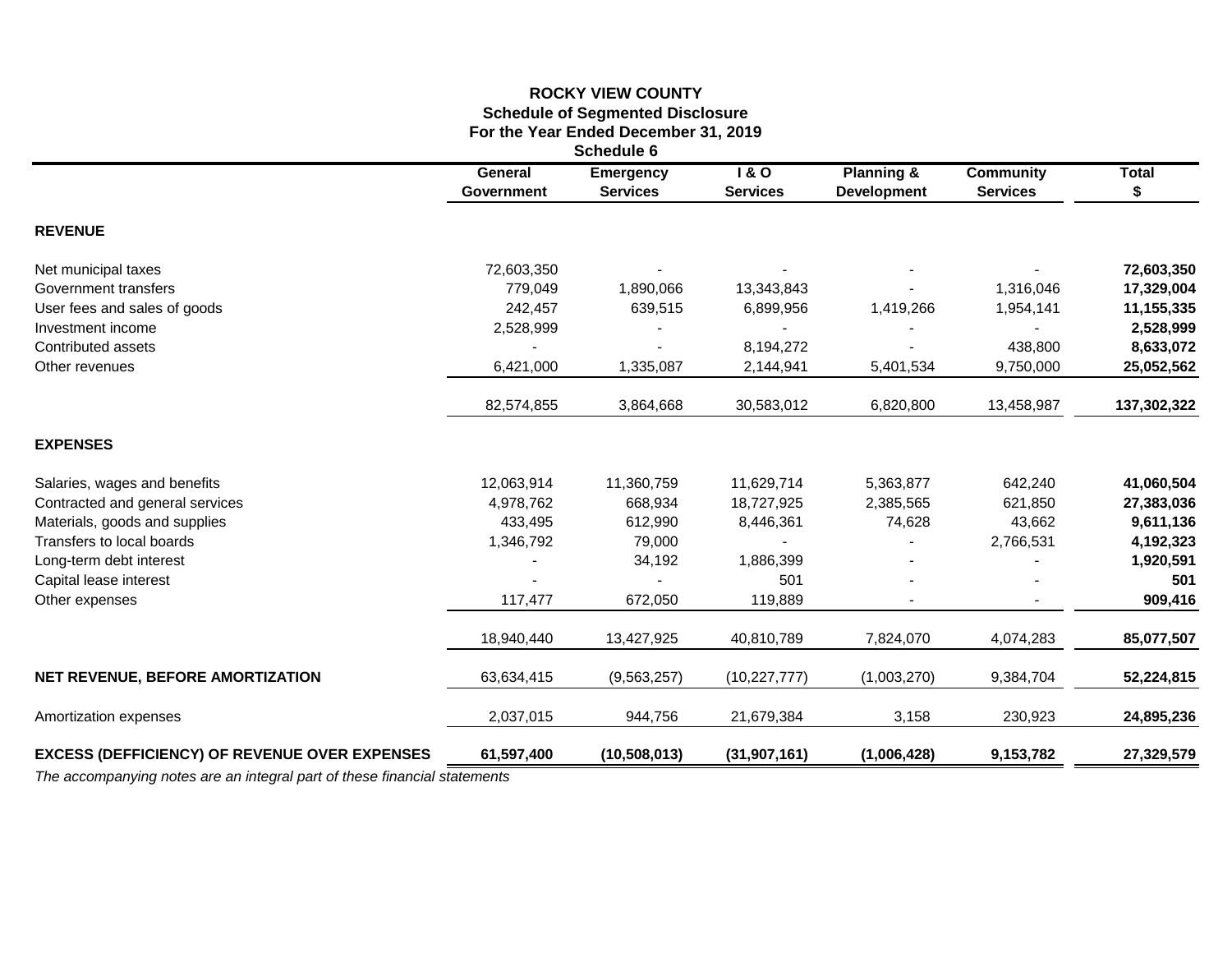# **NOTE 1: SIGNIFICANT ACCOUNTING POLICIES**

These financial statements of Rocky View County (the "County") are the representations of management prepared in accordance with generally accepted accounting principles for local governments established by the Public Sector Accounting Board (PSAB) of the Canadian Institute of Chartered Professional Accountants. Significant aspects of the accounting policies adopted by the County are outlined as follows:

# **Reporting Entity**

The financial statements reflect the assets, liabilities, revenues and expenditures, changes in fund balances and change in financial position of Rocky View County.

The schedule of taxes levied also includes requisitions for education, health, social and other external organizations that are not part of Rocky View County.

The financial statements exclude trust assets that are administered for the benefit for external parties. Interdepartmental and organizational transactions and balances are eliminated.

#### **Basis of Accounting**

The financial statements are prepared using the accrual basis of accounting. The accrual basis of accounting records revenue as it is earned and measurable. Expenses are recognized as they are incurred and measurable based upon receipt of goods or services and/or the legal obligation to pay.

#### **Revenue Recognition**

Funds from external parties and earnings thereon that are restricted by agreement or legislation are accounted for as deferred revenue until used for the purpose specified.

Government transfers, contributions and other amounts are received from third parties pursuant to legislation, regulation or agreement and may only be used for certain programs, in the completion of specific work, or for the purchase of tangible capital assets. In addition, certain user charges and fees are collected for which the related services have yet to be performed. Revenue is recognized in the period when the related expenses are incurred, services performed or the tangible capital assets are acquired. Revenue on investments, fines and penalties are recognized when earned.

#### **Tax Revenue**

The County recognized taxes as assets and revenue when they meet the definition of an asset, are authorized by bylaw, and the taxable event has occurred. Tax Revenue is initially measured at administrations best estimate of the amount resulting from the original taxable event in accordance with legislation. The related tax receivable is initially recognized at its realizable value at the date of acquisition.

Requisitions operate as a flow through and are excluded from municipal revenue.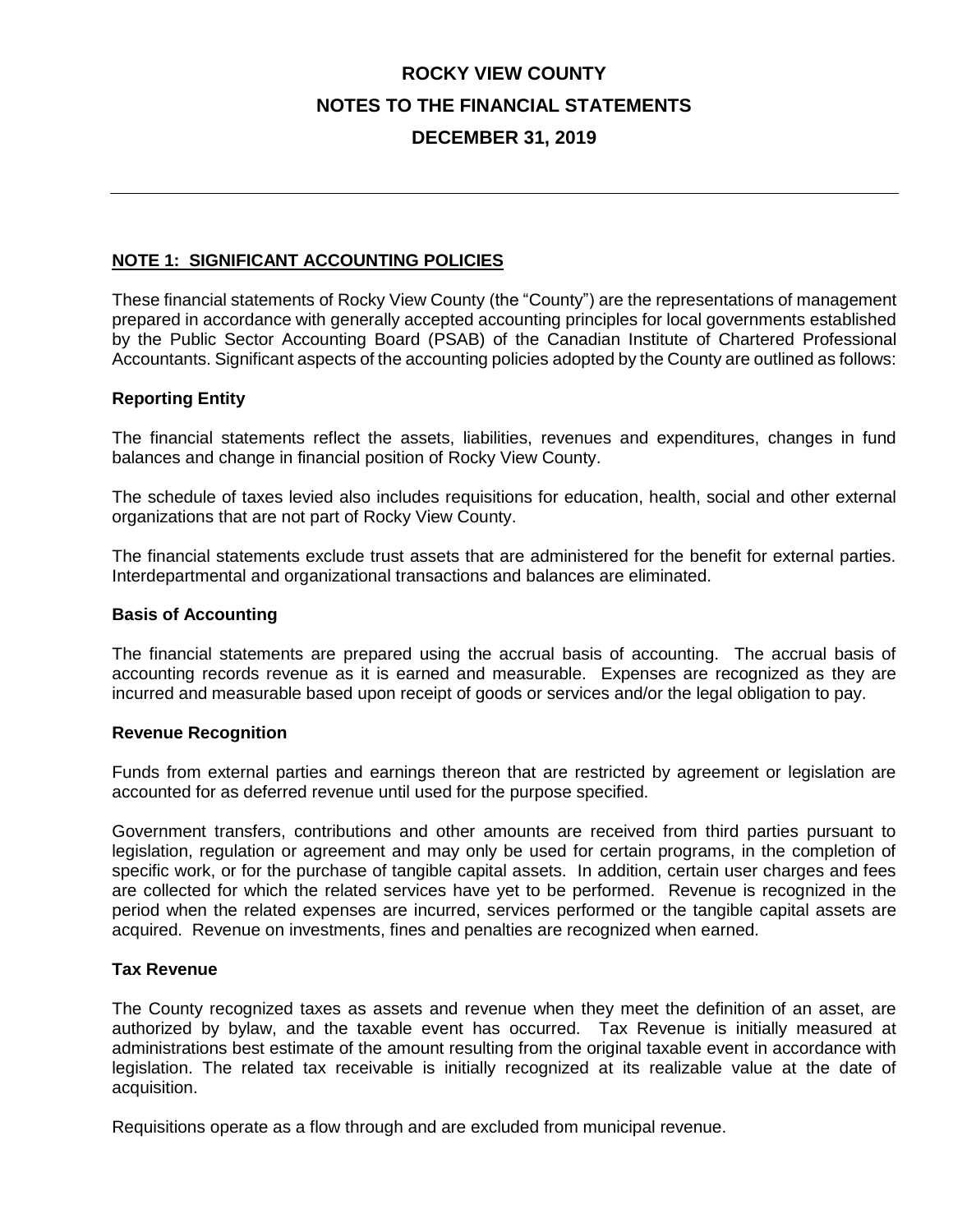### **Government Transfers**

Government transfers are the transfer of assets from senior levels of government that are not the result of an exchange transaction, are not expected to be repaid in the future, or the result of a direct financial return.

Government transfers are recognized in the financial statements as revenue in the period in which events giving rise to the transfer occur, providing the transfers are authorized, any eligibility criteria have been met, and reasonable estimates of the amounts can be determined.

#### **Use of Estimates**

The preparation of financial statements in conformity with Canadian Generally Accepted Accounting Principles (GAAP) and in conjunction with the Public Services Accounting Board (PSAB) requires management to make estimates and assumptions that affect the reported amount of assets and liabilities and disclosure of contingent assets and liabilities at the date of the financial statements, and the reported amounts of revenue and expenditure during the period. Where measurement uncertainty exists, the financial statements have been prepared within reasonable limits of materiality. Actual results could differ from those estimates.

Accounts receivable are stated after evaluation as to their collectability. Amortization is based on the estimated useful lives of tangible assets. Reclamation, closure and post-closure liabilities are calculated based on management's best estimates of costs and timing.

#### **Investments**

Investments are recorded at amortized cost. Investment premiums and discounts are amortized on the net present value basis over the term of the respective investments. When there has been a loss in value that is other than a temporary decline, the respective investment is written down to recognize the loss.

#### **Debt Charges Recoverable**

Debt charges recoverable consist of amounts that are recoverable from municipal agencies or other local governments with respect to outstanding debentures or other long-term debt pursuant to annexation orders or joint capital undertakings. These recoveries are recorded at a value that equals the offsetting portion of the un-matured long-term debt.

#### **Local Improvement Charges**

Construction and borrowing costs associated with local improvement projects are recovered through annual special assessments during the period of related borrowings. These levies are collectable from property owners for work performed by Rocky View County.

#### **Inventories**

Inventories held for consumption are recorded at the lower of cost or net realizable value with the cost determined by the average cost method.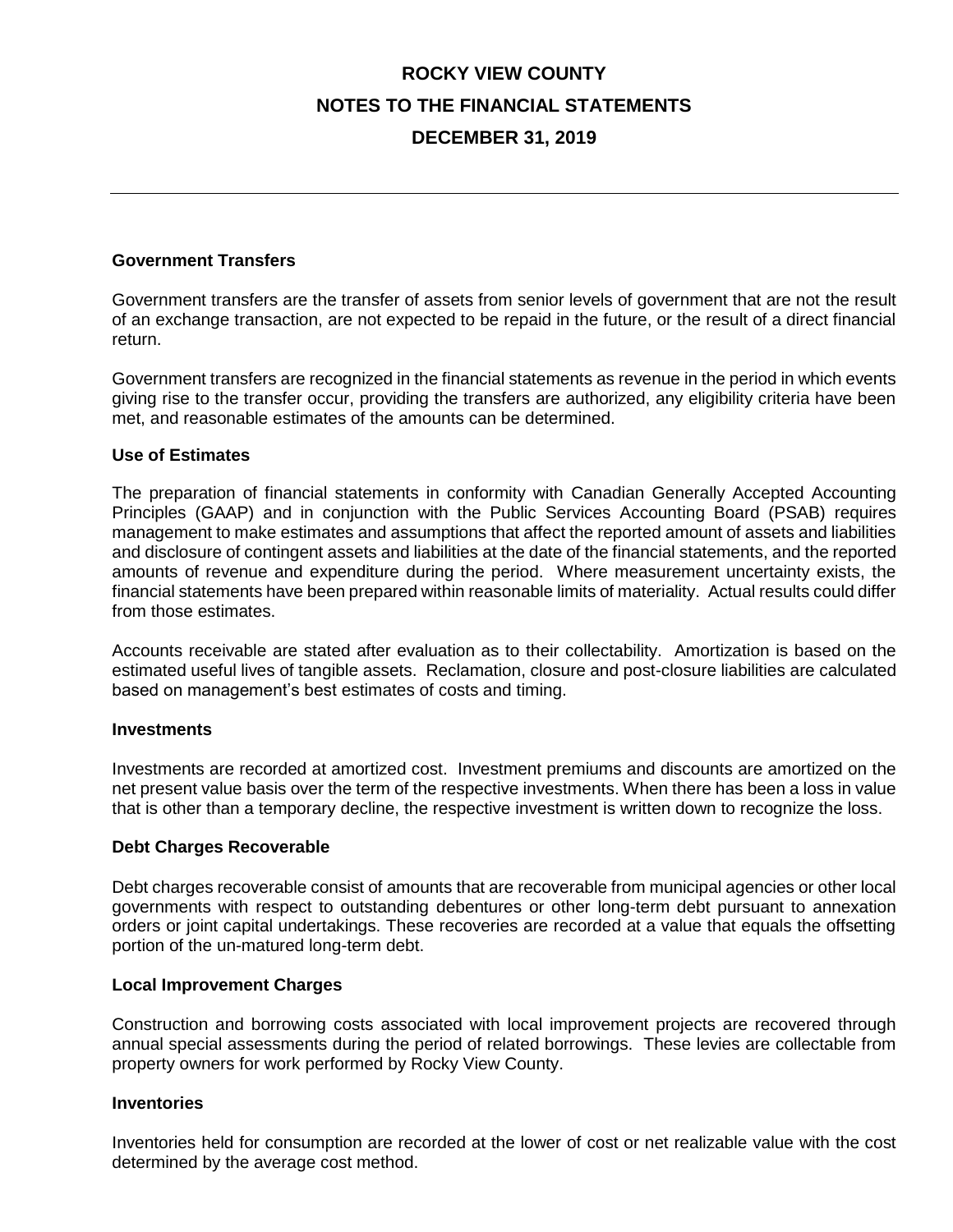## **Landfill Closure and Post-Closure Liability**

Pursuant to the Alberta Environment Protection and Enhancement Act, the County is required to fund the closure of its landfill sites and provide for post-closure care of the facility. Closure and post-closure activities include the final clay cover, landscaping, as well as surface and ground water monitoring, leachate control, and visual inspection. The requirement is being provided for over the estimated remaining life of the landfill sites based on usage.

### **Liability for Contaminated Sites**

Contaminated sites are a result of contamination being introduced into air, soil, water or sediment of a chemical, organic or radioactive material or live organism that exceeds an environmental standard. The liability is recorded net of any expected recoveries. A liability for remediation of a contaminated site is recognized when a site is not in productive use and is management's estimate of the cost of post remediation including operation, maintenance and monitoring.

### **Non-Financial Assets**

Non-financial assets are not available to discharge existing liabilities and are held for use in the provision of services. They have useful lives extending beyond the current year and are not intended for sale in the normal course of operations. The change in non-financial assets during the year, together with the excess of revenues over expenses, provides the Change in Net Financial Assets (Debt) for the year.

# **i) Tangible Capital Assets**

Tangible capital assets are recorded at cost which includes all amounts that are directly attributable to acquisition, construction, development or betterment of the asset. The cost of the tangible capital assets is amortized on a straight-line basis over the estimated useful life as follows:

|                                            | <b>YEARS</b> |
|--------------------------------------------|--------------|
|                                            |              |
| Land Improvements                          | $15 - 25$    |
| <b>Buildings</b>                           | 10-50        |
| <b>Engineered structures</b>               |              |
| Water system                               | $30 - 75$    |
| Wastewater system                          | $30 - 75$    |
| Other engineered structures                | $5 - 30$     |
| Machinery and equipment (owned and leased) | $3 - 10$     |
| Vehicles                                   | $8 - 20$     |

One-half of the annual amortization is charged in the year of acquisition and in the year of disposal. Assets under construction are not amortized until the asset is available for productive use.

# **ii) Contributions of Tangible Capital Assets**

Tangible capital assets received as contributions are recorded at fair value at the date of receipt and also are recorded as revenue.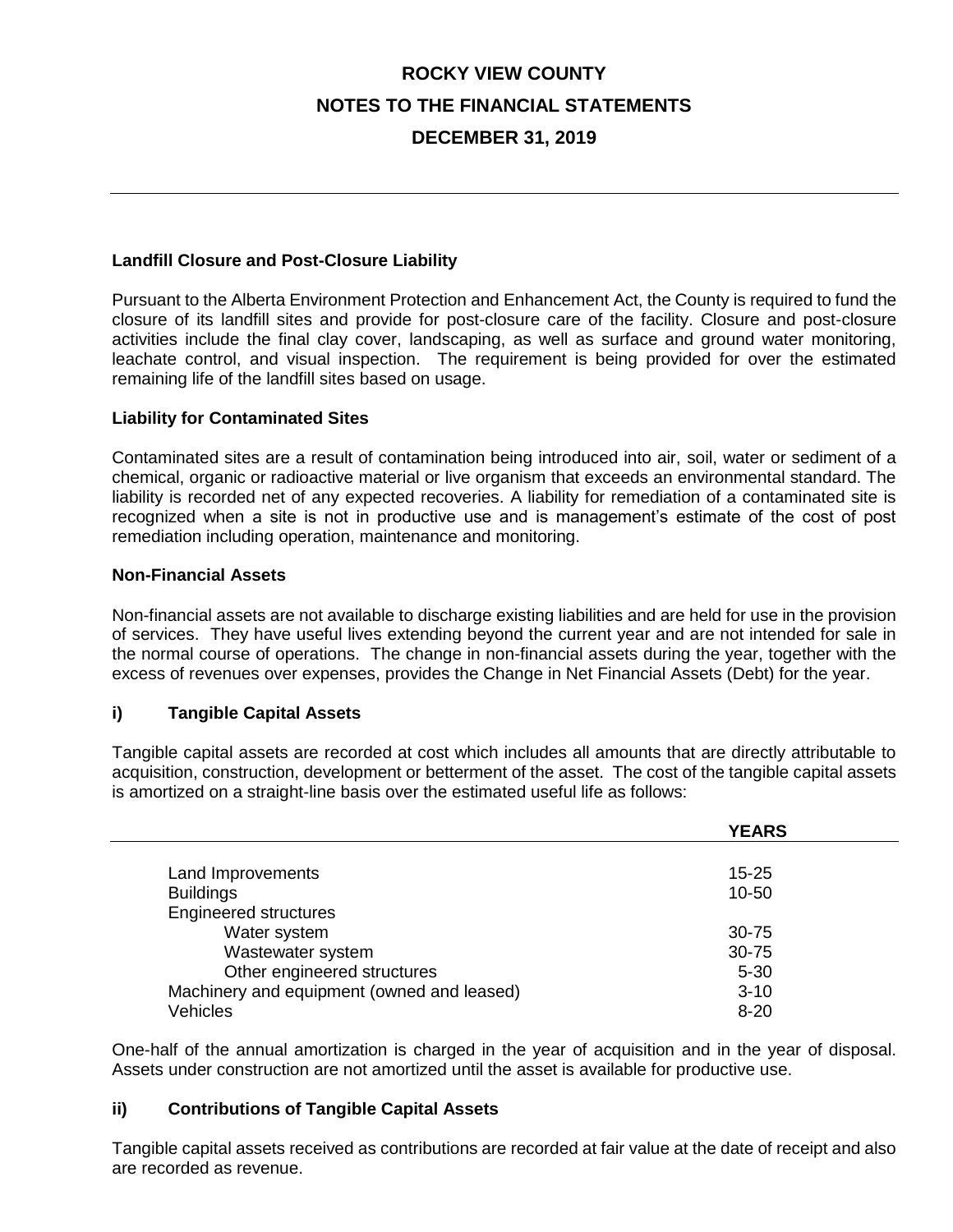### **iii) Resource Asset**

The water licenses are recorded at cost and have been assessed with an indefinite life. The assets will not be amortized and impairment will be reviewed when there are indicators of a decline in value.

### **iv) Leases**

Leases are classified as capital or operating leases. Lease that transfer substantially all of the benefits and risks incidental to ownership of property are accounted for as capital leases. At the inception of a capital lease, an asset and payment obligation is recorded at an amount equal to the lesser of the present value of the minimum lease payments and the property's fair market value.

All other leases are accounted for as operating leases and the related lease payments are charged to expenses as incurred.

An arrangement contains a lease where the arrangement conveys a right to use the underlying tangible asset, and whereby its fulfilment is dependent on the use of the specific tangible asset. After the inception of the arrangement, a reassessment of whether the arrangement contains a lease is made only in the event that:

- There is a change in contractual terms;
- A renewal option is exercised or an extension is agreed upon by the parties to the arrangement;
- There is a change in the determination of whether the fulfilment of the arrangement is dependent on the use of the specific tangible asset; or
- There is a substantial physical change to the specified tangible asset.

#### **Requisition Over-levy and Under-levy**

Over-levies and under-levies arise from the difference between the actual property tax levy made to cover each requisition and the actual amount requisitioned.

If the actual levy exceeds the requisition, the over-levy is accrued as a liability and property tax revenue is reduced. Where the actual levy is less than the requisition amount, the under-levy is accrued as a receivable and as property tax revenue.

Requisition tax rates in the subsequent year are adjusted for any over-levies or under-levies of the prior year.

#### **Pensions**

The County participates in two multi-employer pension plans. The plan is accounted for as a defined contribution plan. Contributions for current services are recorded as expenditures in the year in which they become due.

# **Funds Held in Trust**

The County held \$ 697,489 in a Cemetery Perpetual Care Trust Account as at December 31, 2019 (2018 - \$ 602,762).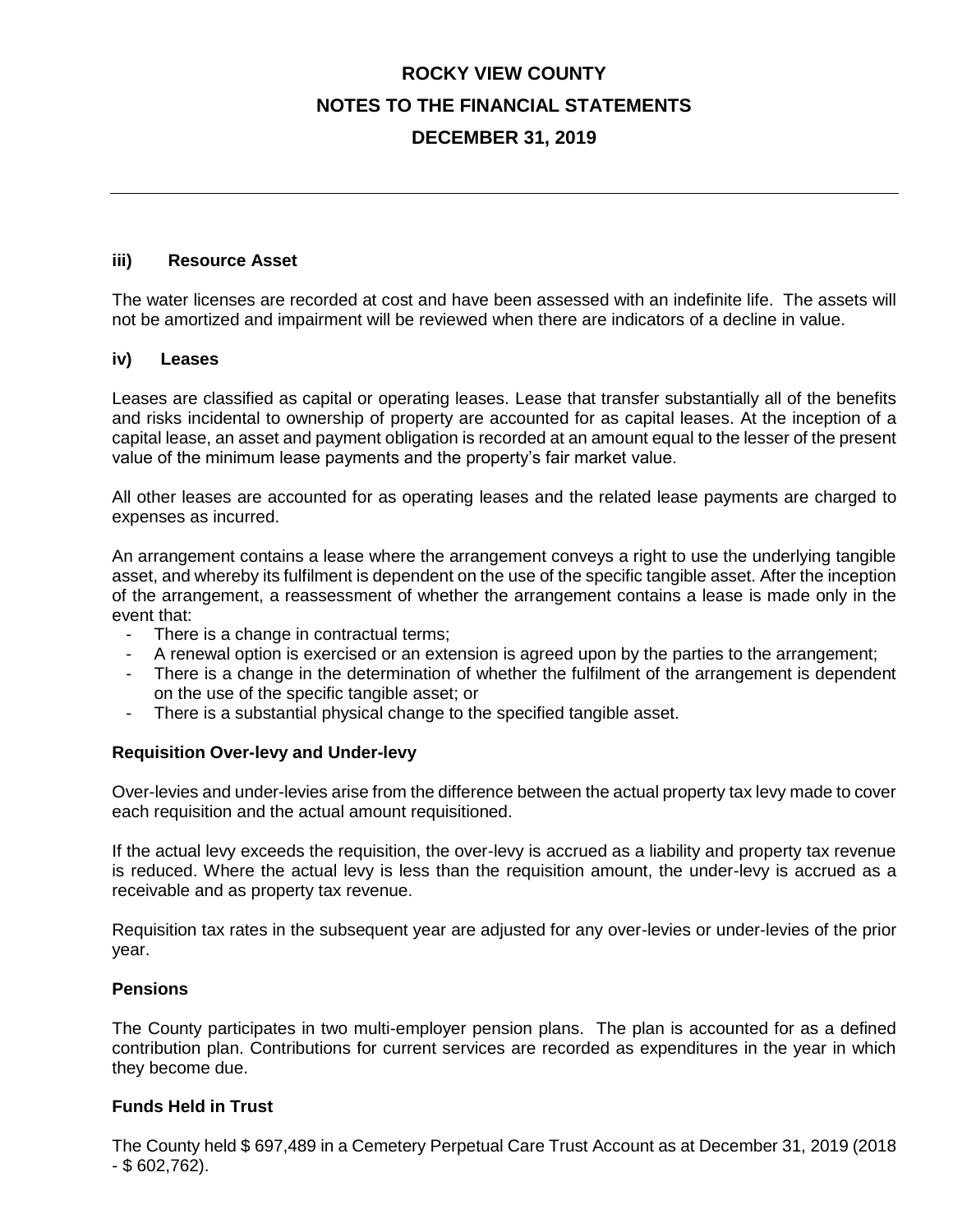#### **Segmented Disclosure**

The County conducts its business through a number of reportable segments. The operating segments are established by management and facilitate the achievement of long-term objectives and aid in resource allocation decision. For each reported segment, revenues and expenses represent both amounts that are directly attributable to the segment and amounts that are allocated on a reasonable basis. The accounting policies used in these segments are consistent with those followed in the preparation of the financial statements.

### **NOTE 2: INVESTMENTS**

|             | 2019              | 2018               |
|-------------|-------------------|--------------------|
| Investments | 114,676,853<br>¢. | 103,588,124<br>\$. |

Investments have effective interest rates of 2.16% to 2.57% (2018 – 2.51% to 3.06%) and mature in less than one year.

Investments include funds that are designated for developer's refundable deposits, public reserve funds and grant funds for capital and operating expenditures.

# **NOTE 3: CASH**

|                                     | 2019                      |  |                          |
|-------------------------------------|---------------------------|--|--------------------------|
| Cash in bank<br>Outstanding cheques | 11,074,856<br>(2,753,809) |  | 6,040,040<br>(2,376,437) |
| Cash                                | 8.321.047                 |  | 3.663.603                |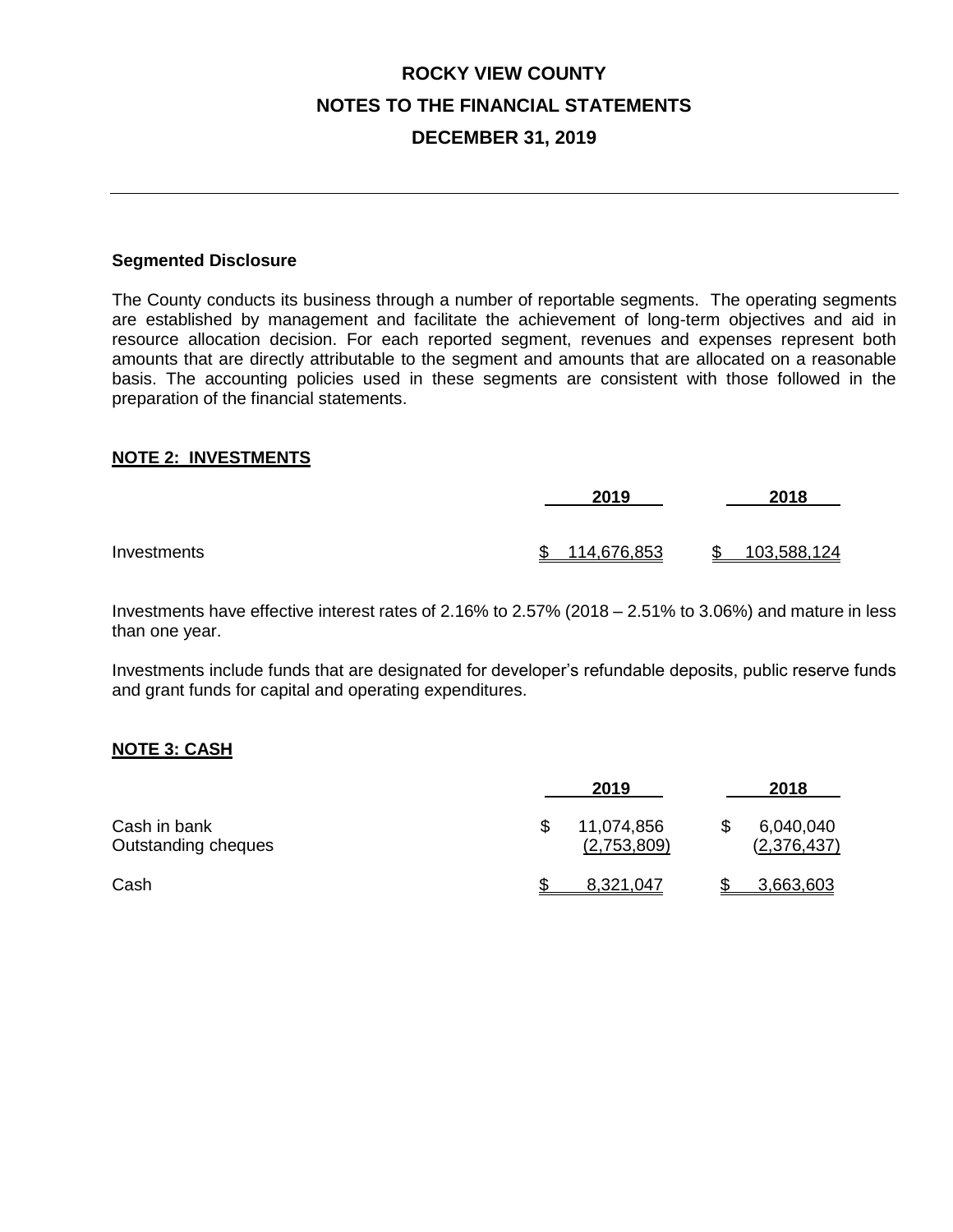# **NOTE 4: RECEIVABLES**

|                                                                                      | 2019                                            | 2018                                    |
|--------------------------------------------------------------------------------------|-------------------------------------------------|-----------------------------------------|
| <b>Property Taxes</b><br>Current taxes and grants in place of taxes<br>Arrears taxes | \$<br>2,802,864<br>1,263,320<br>4,066,184<br>\$ | \$<br>2,565,797<br>919,423<br>3,485,220 |
| Other<br><b>Trade Accounts</b><br><b>Fuel Tax Rebate</b><br><b>GST</b>               | \$<br>8,103,669<br>3,636<br>704,963             | \$<br>12,631,393<br>13,179<br>406,113   |
| Total                                                                                | 8,812,268<br>12,878,452<br>\$                   | 13,050,685<br>S<br>16,535,905<br>\$     |
| <b>NOTE 5: DEBT CHARGES RECOVERABLE</b>                                              |                                                 |                                         |
|                                                                                      | 2019                                            | 2018                                    |
| Current debt charges recoverable<br>Non-current debt charges recoverable             | \$<br>59,777<br>530,087                         | \$<br>56,888<br>589,864                 |
|                                                                                      | \$<br>589,864                                   | \$<br>646,752                           |

The County has secured long-term financing on behalf of several community organizations for joint projects within the County. This debt is recoverable from the organizations at interest rates from 4.758% to 5.250%. The debts mature and will be fully recovered starting in the year 2023 and ending in 2032.

|            | <b>Principal</b> | <b>Interest</b> | <b>Total</b> |
|------------|------------------|-----------------|--------------|
| 2020       | 59,777           | 28,610          | 88,387<br>\$ |
| 2021       | 62,812           | 25,574          | 88,386       |
| 2022       | 66,001           | 22,385          | 88,386       |
| 2023       | 69,353           | 19,033          | 88,386       |
| 2024       | 31,900           | 15,510          | 47,410       |
| Thereafter | 300,021          | 62,558          | 362,580      |
|            | 589.864          | \$173.670       | 763.535      |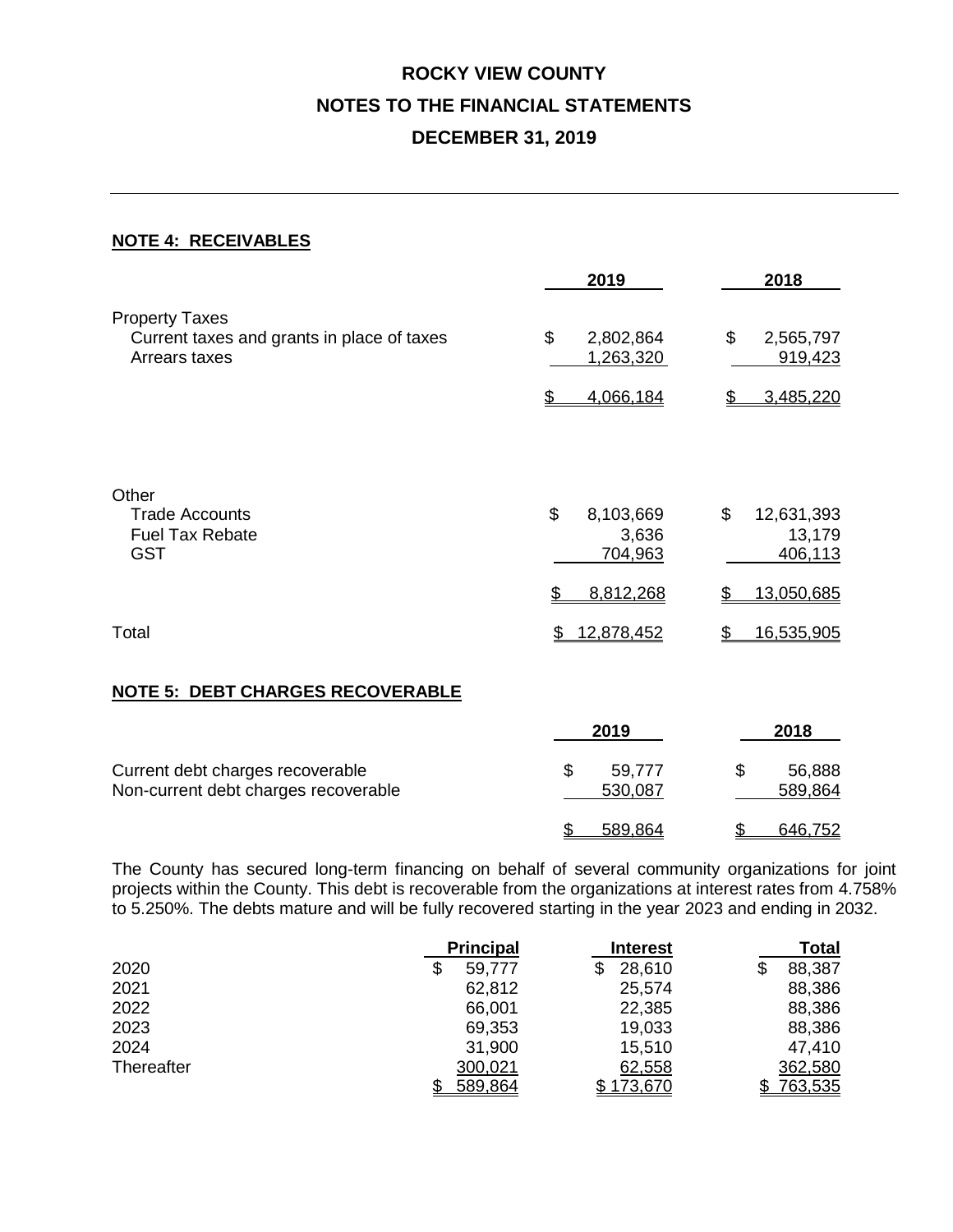## **NOTE 6: DEFERRED REVENUE**

|                                                 | 2019          | 2018          |
|-------------------------------------------------|---------------|---------------|
| Prepaid property tax                            | 278,100<br>\$ | 230,063<br>æ. |
| AB Environment & Sustainable Resource Grant     | 13,233,715    | 18,300,006    |
| Municipal Sustainability Initiative - capital   | 7,877,410     | 543,694       |
| Strategic Transportation Infrastructure Program | 180,979       |               |
| AB Community Resilience Program                 | 7,062,099     | 7,155,943     |
| Flood Recovery and Erosion Control Program      | 355,992       | 419,228       |
| Other operating grants                          | 93,290        | 113,458       |
| Developer contributions                         | 230,711       | 80,825        |
| Other deferred revenue                          | 3,381,912     | 2,243,945     |
|                                                 | 32,694,208    | 29,087,162    |

### **NOTE 7: EMPLOYEE BENEFIT OBLIGATIONS**

|          | 2019      | 2018        |
|----------|-----------|-------------|
| Vacation | 1,461,624 | \$1,157,476 |

The vacation liability is comprised of the vacation that employees are deferring to future years. Employees have either earned the benefit (and are vested) or are entitled to these benefits within the next budgetary year.

| <b>NOTE 8: LONG-TERM DEBT</b>        |               |               |
|--------------------------------------|---------------|---------------|
| Operating debt, maturing             | 2019          | 2018          |
| between 2023 and 2032,               |               |               |
| bearing interest at rates            |               |               |
| between 4.758% and 5.250%            | \$<br>589,864 | \$<br>646,752 |
| Capital debt, maturing               |               |               |
| between 2023 and 2046, bearing       |               |               |
| variable and fixed interest rates at | 48,561,239    | 52,693,290    |
| between 1.637% and 4.057%            | \$49,151,103  | \$53,340,042  |
| Funding for future payments from:    |               |               |
| <b>General Tax</b>                   | \$<br>144,460 | \$<br>176,186 |
| <b>Emergency Services Tax</b>        | 646,287       | 1,232,442     |
| Local Improvement Tax                | 5,596,610     | 5,768,617     |
| <b>Special Levy</b>                  | 42,697,068    | 46,079,448    |
| <b>User Fees</b>                     | 66,678        | 83,349        |
|                                      | 49,151,103    | 53,340,042    |

Debenture debt is issued on the credit and security of the County at large.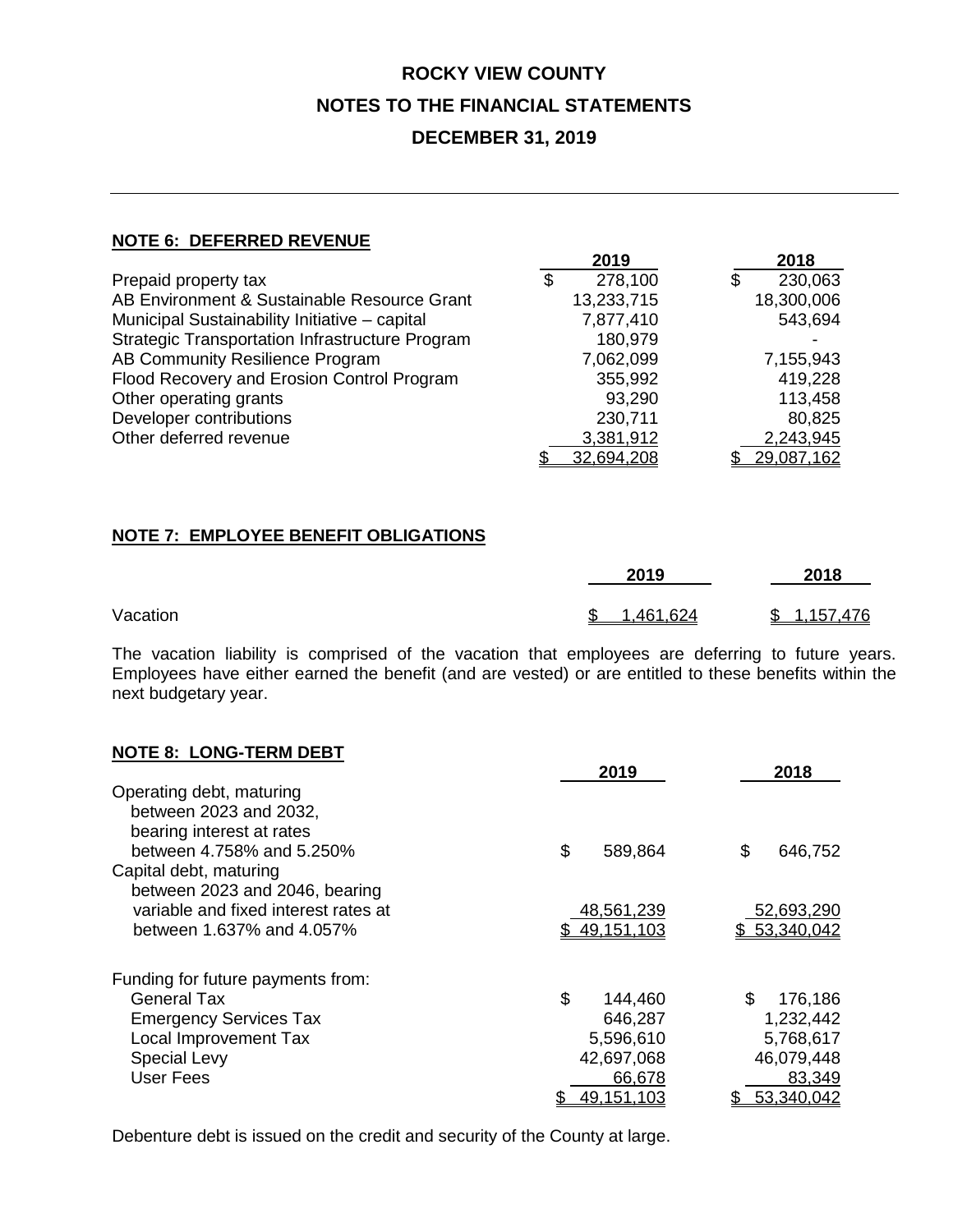Principal and interest repayments are as follows, assuming debt will be renewed at similar terms as it comes due:

|           | <b>Capital</b>      | <b>Interest</b> |   | Operating | <b>Interest</b> | Total        |
|-----------|---------------------|-----------------|---|-----------|-----------------|--------------|
| 2020      | 3,667,377 \$        | 1,759,687       | S | 59,777    | 28,610          | 5,515,451    |
| 2021      | 3,678,194           | 1,624,713       |   | 62,812    | 25,574          | 5,391,293    |
| 2022      | 3,689,393           | 1,489,358       |   | 66,001    | 22,385          | 5,267,137    |
| 2023      | 3,700,988           | 1,353,606       |   | 69,353    | 19,033          | 5,142,980    |
| 2024      | 3,601,860           | 1,217,448       |   | 31,900    | 15,510          | 4,866,718    |
| Remainder | 30,223,427          | 7,789,968       |   | 300,021   | 62,558          | 8,375,974    |
| Total     | <u>\$48,561,239</u> | \$15,234,780    |   | \$589,864 | \$173,670       | \$64,559,553 |

Of the \$ 589,864 in principal payments to be made in future years on operating debt, all will be paid from tax levies and local improvement tax.

Of the \$ 48,561,239 in principal payments to be made in future years on capital debt, all will be paid from user fees, special levies, local improvement tax and tax levies.

Interest expense on long-term debt amounted to \$ 1,920,591 (2018 - \$ 1,802,838). The County's total cash payments for interest were \$ 1,932,024 (2018 - \$ 1,818,216).

The County has a \$5,000,000 (2018 - \$5,000,000) unsecured operating line of credit with ATB Financial. This line of credit bears interest, when utilized, at 0.25% below the prime lending rate as established by ATB Financial. Three Letters of Credit were issued against the line of credit in 2019 totalling \$853,340. Two letters of credit are for the purpose of constructing and monitoring flood mitigation structures built in segments along Bragg Creek and Elbow River. The third letter of credit is for the construction of structures to divert the flow near Mountain River Estates along the Elbow River.

# **NOTE 9: CAPITAL LEASE OBLIGATIONS**

|                                                   | 2019   | 2018     |
|---------------------------------------------------|--------|----------|
| Obligation under capital lease payable in monthly |        |          |
| Instalments of \$7,362 including interest at      | S<br>- | \$36,308 |
| 5.499%, due at every month end.                   |        |          |

Currently there are no future minimum lease payments related to obligations under capital leases.

Capital lease obligations were secured by property, plant and equipment having a net book value of \$ 174,900 in 2019 (\$ 206,700 in 2018).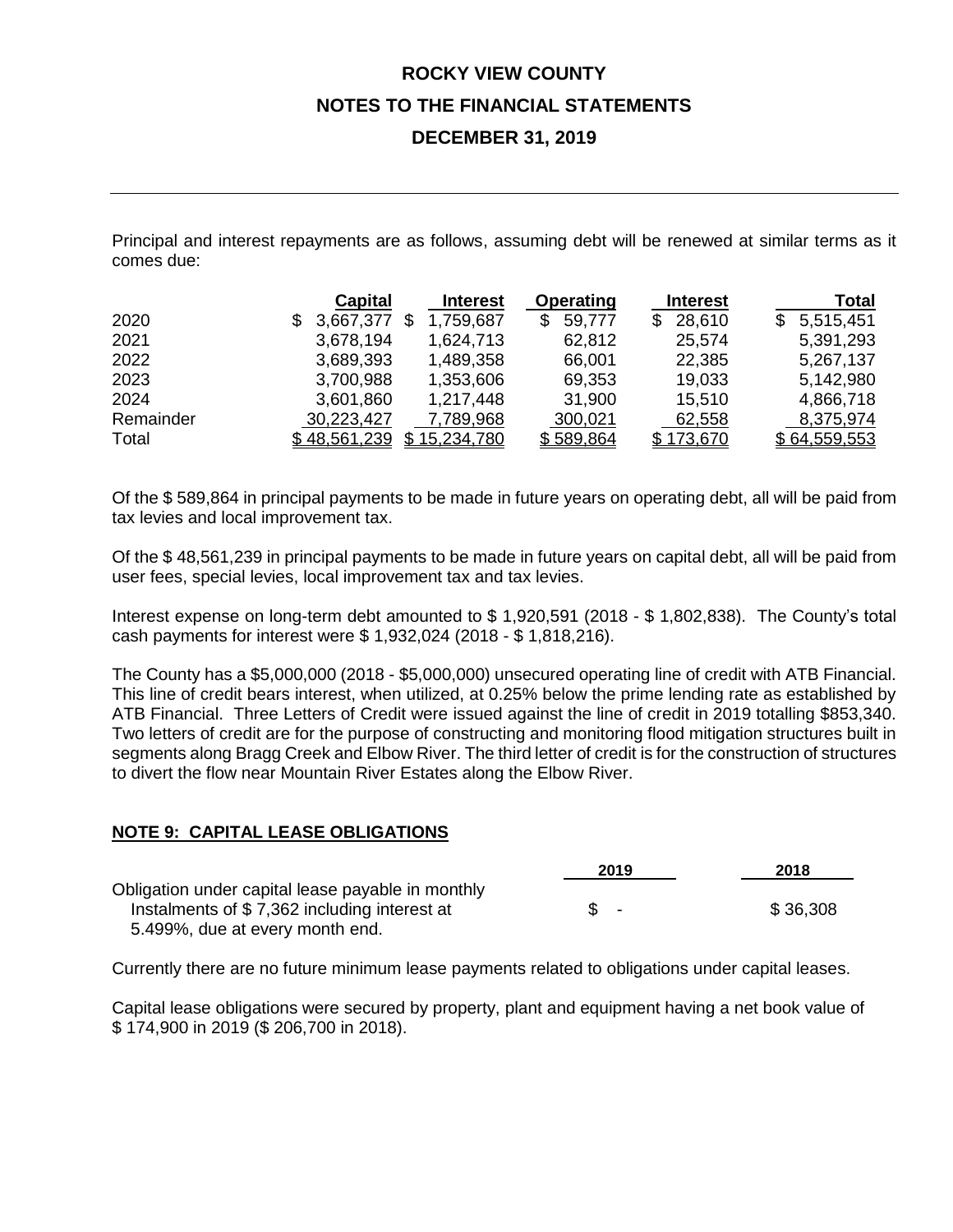### **NOTE 10: PENSION PLANS**

### **Local Authorities Pension Plan (LAPP)**

Employees of the County participate in the Local Authorities Pension Plan ("LAPP" or the "Plan"), which is covered by the Public Sector Pension Plans Act. This plan is financed by employer and employee contributions and by investment earnings of the LAPP Fund. Contributions for current service are recorded as expenditures in the year in which they become due.

Rocky View County is required to make current service contributions to the Plan of 9.39% of pensionable earnings up to the year's maximum pensionable earnings under the Canada Pension Plan (CPP), and 13.84% of pensionable earnings above this amount. Employees of the County are required to make current service contributions of 8.39% of pensionable earnings up to the year's maximum pensionable earnings and 12.84% on pensionable earnings above this amount.

Total employer contributions by Rocky View County to the LAPP in 2019 were \$ 2,444,765 (2018 - \$ 2,495,058). Total contributions by the employees of Rocky View County to the LAPP in 2019 were \$ 2,213,939 (2018 - \$ 2,245,440).

At December 31, 2018, the date of the most recent actuarial valuation, the Plan disclosed an actuarial surplus of \$ 3,469 million (2017 - \$ 4,836 million surplus).

# **APEX Supplementary Pension Plan**

The APEX Supplementary Pension Plan, an Alberta Urban Municipality Association (AUMA) sponsored defined benefit pension plan covered under the provisions of the Alberta Employment Pensions Plans Act, commenced in 2008 and provides supplementary pension plan benefits. The plan supplements the Local Authorities Pension Plan.

The Chief Administrative Officer and Executive Directors of the County can participate in the APEX Supplementary Pension Plan. APEX is financed by Employer and Employee contributions and investment earnings of the APEX fund. Contributions for current service are recorded as expenditures in the year in which they become due.

Rocky View County makes current service contributions to the plan of 3.78% of pensionable earnings up to the APEX maximum earnings of \$151,278. Eligible employees of the County can make current service contributions of 2.84% of earnings up to the APEX maximum earnings of \$151,278. Total employer contributions by Rocky View County to APEX in 2019 amounted to \$ 24,545 (2018 - \$20,717). Total contributions by employees of the County to APEX amounted to \$ 18,550 for the 2019 year (2018 - \$ 15,565).

The cost of post-retirement benefits earned by employees is actuarially determined using the projected benefit method prorated on service and administration's best estimate of salary and benefit escalation and retirement ages of employees. The costs of post-retirement benefits are fully funded.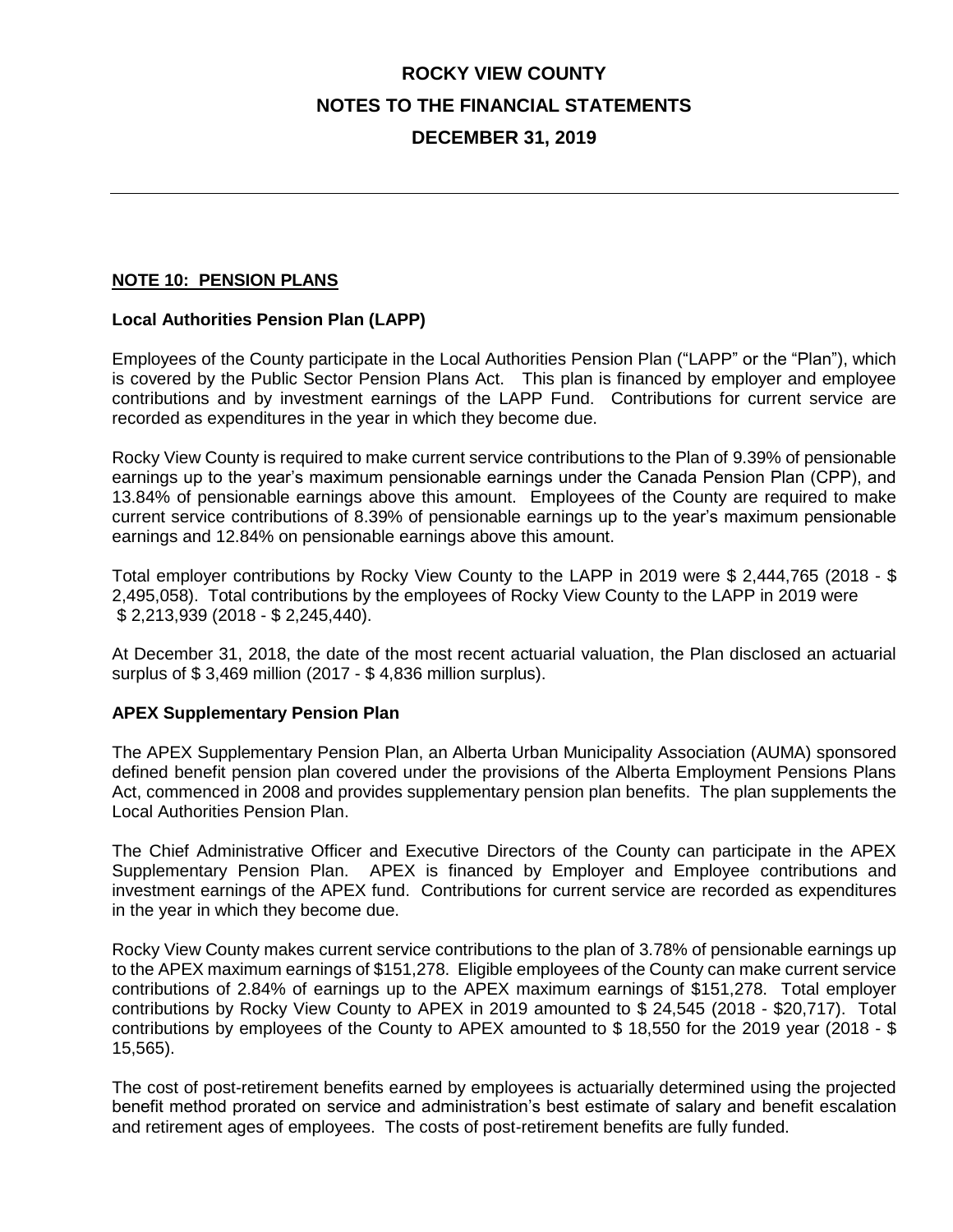## **NOTE 11: COMMITMENTS & CONTINGENCIES**

No provision has been made on the statement of financial position for the various lawsuits and legal claims filed against the County as the extent of the lawsuits and legal claims are not determinable at December 31, 2019. The amount of any future settlement would be accounted for in the year the losses are determined.

The County has entered into equipment leases. The commitments for the next 4 years are as follows:

# **Operating**

| \$631,641 |
|-----------|
| \$629,881 |
| \$316,094 |
| \$30,359  |
|           |

The County has also entered into agreements for the following projects, (1) Bragg Creek Flood Mitigation, \$949,284 (2) Langdon Wastewater Treatment Plant, \$343,880 (3) Langdon Fire Hall, \$220,586 and (4) Langdon Baseball Diamonds, \$9,376.

#### **NOTE 12: RECIPROCAL INSURANCE EXCHANGE MEMBERSHIPS**

The County was a member of the Genesis Reciprocal Insurance Exchange and the Jubilee Reciprocal Insurance Exchange as at December 31, 2019. Under the terms of the membership, the County could become liable for its proportionate share of any claim losses in excess of the funds held by the exchange. Any liability incurred would be accounted for as a current transaction in the year the losses are determined.

#### **NOTE 13: DEBT LIMITS**

Section 276(2) of the Municipal Government Act and related provincial regulations require that the debt and debt limits, as defined by Alberta Regulation 255/00, for the County, be disclosed as follows:

|                                               | 2019                                 | 2018                               |
|-----------------------------------------------|--------------------------------------|------------------------------------|
| Total debt limit<br>Total long term debt      | 151,889,772<br>\$.<br>(49, 151, 103) | \$160,877,804<br>(53, 376, 350)    |
| Total amount of debt limit unused             | 102,738,669                          | \$ 107,501,454                     |
| <b>Debt Servicing Limit</b><br>Debt Servicing | 25,314,962<br>S<br>(5,515,450)       | 26,812,967<br>\$.<br>(6, 157, 376) |
| Amount of Debt Servicing Limit unused         | 19,799,512                           | 20,655,591                         |

The debt limit is calculated at 1.5 times revenue of the County (as defined in Alberta Regulation 255/00) and the debt service limit is calculated at 0.25 times such revenue. Incurring debt beyond these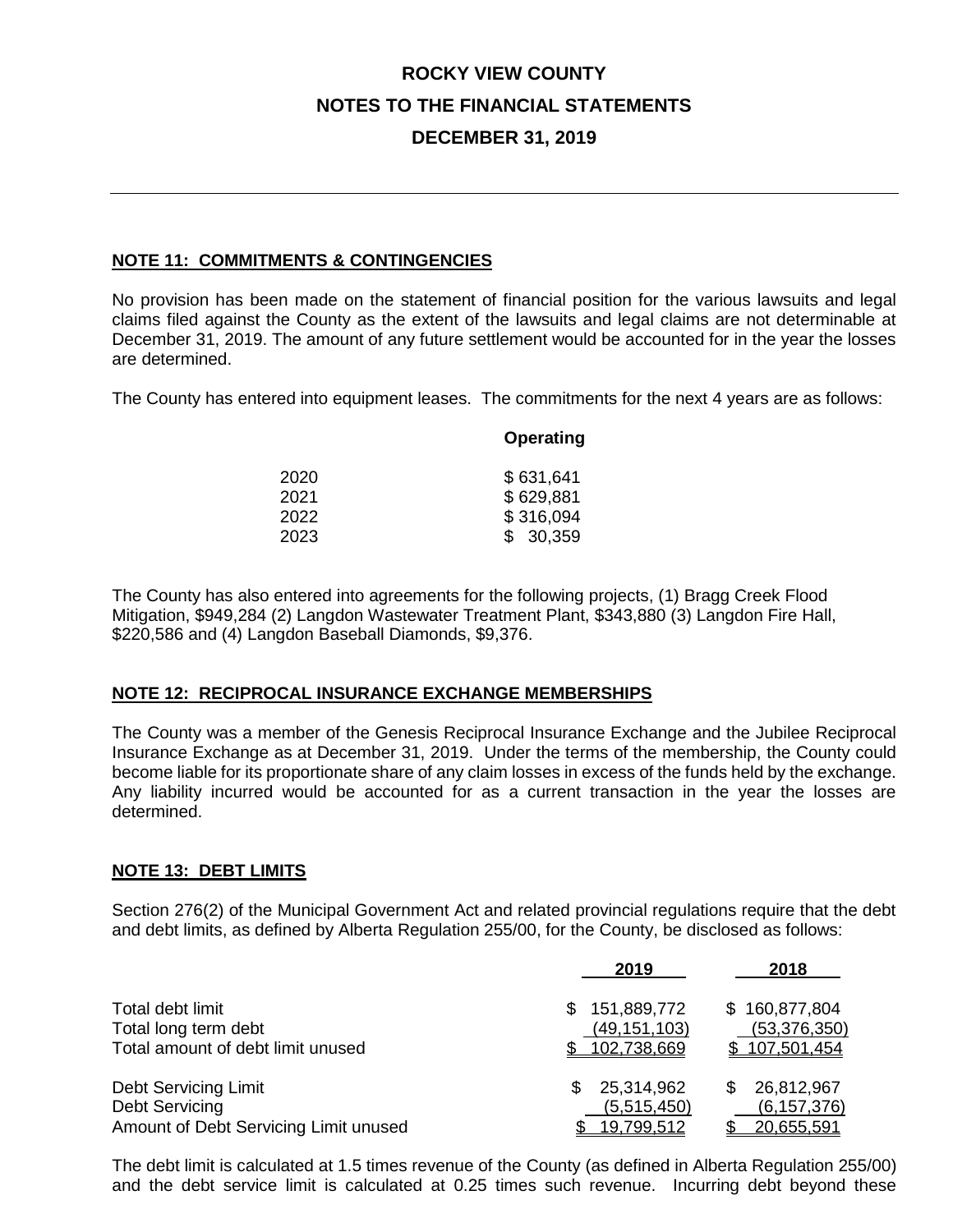limitations requires approval by the Minister of Municipal Affairs. These thresholds are guidelines used by Alberta Municipal Affairs to identify municipalities that could be at financial risk if further debt is acquired. The calculation taken alone does not represent the financial stability of the County; rather, the financial statements must be interpreted as a whole. Rocky View County has taken a conservative approach by removing certain one time amounts from the revenue for the debt limit calculation.

# **NOTE 14: ACCUMULATED SURPLUS**

|                                             | 2019                                                 | 2018                                      |
|---------------------------------------------|------------------------------------------------------|-------------------------------------------|
| Unrestricted surplus<br>Capital deficit     | \$<br>6,018,087<br>(7,047,208)<br><u>(1,029,121)</u> | \$<br>6,950,341<br>(6,015,346)<br>934,995 |
| Restricted surplus                          |                                                      |                                           |
| Reserve funds                               |                                                      |                                           |
| <b>General Operating</b>                    | \$<br>2,572,195                                      | \$<br>2,749,766                           |
| Roads                                       | 2,908,885                                            | 2,718,027                                 |
| <b>Offsite Levies</b>                       | 25,677,073                                           | 26,156,669                                |
| <b>Tax Stabilization</b>                    | 36,514,742                                           | 22,378,648                                |
| Utility                                     | 1,002,072                                            | 864,002                                   |
| <b>Public</b>                               | 16,639,582                                           | 16,136,680                                |
| Equipment                                   | 3,014,455                                            | 4,450,677                                 |
| <b>Voluntary Recreation</b>                 | 841,537                                              | 836,737                                   |
| Equity in water license                     | 16,375,000                                           | 16,375,000                                |
| Equity in tangible capital assets (Note 19) | 584,070,219                                          | 567,655,859                               |
|                                             | 688,586,639                                          | 661,257,060                               |

#### **NOTE 15: FINANCIAL INSTRUMENTS**

The County's financial instruments consist of cash and temporary investments, accounts receivable, investments, debt charges recoverable, bank indebtedness, accounts payable and accrued liabilities, employee benefit obligations, deposit liabilities, long-term debt, and capital lease obligations. It is managements' opinion that the County is not exposed to significant interest or currency risks arising from these financial instruments.

The County is subject to credit risk with respect to taxes and grants in place of taxes, accounts receivable and debt charges recoverable. Credit risk arises from the possibility that taxpayers and entities to which the County provides services may experience financial difficulty and be unable to fulfil their obligations. The large number and diversity of taxpayers and customers minimizes the credit risk.

Unless otherwise noted, the carrying value of the financial instrument approximates fair value.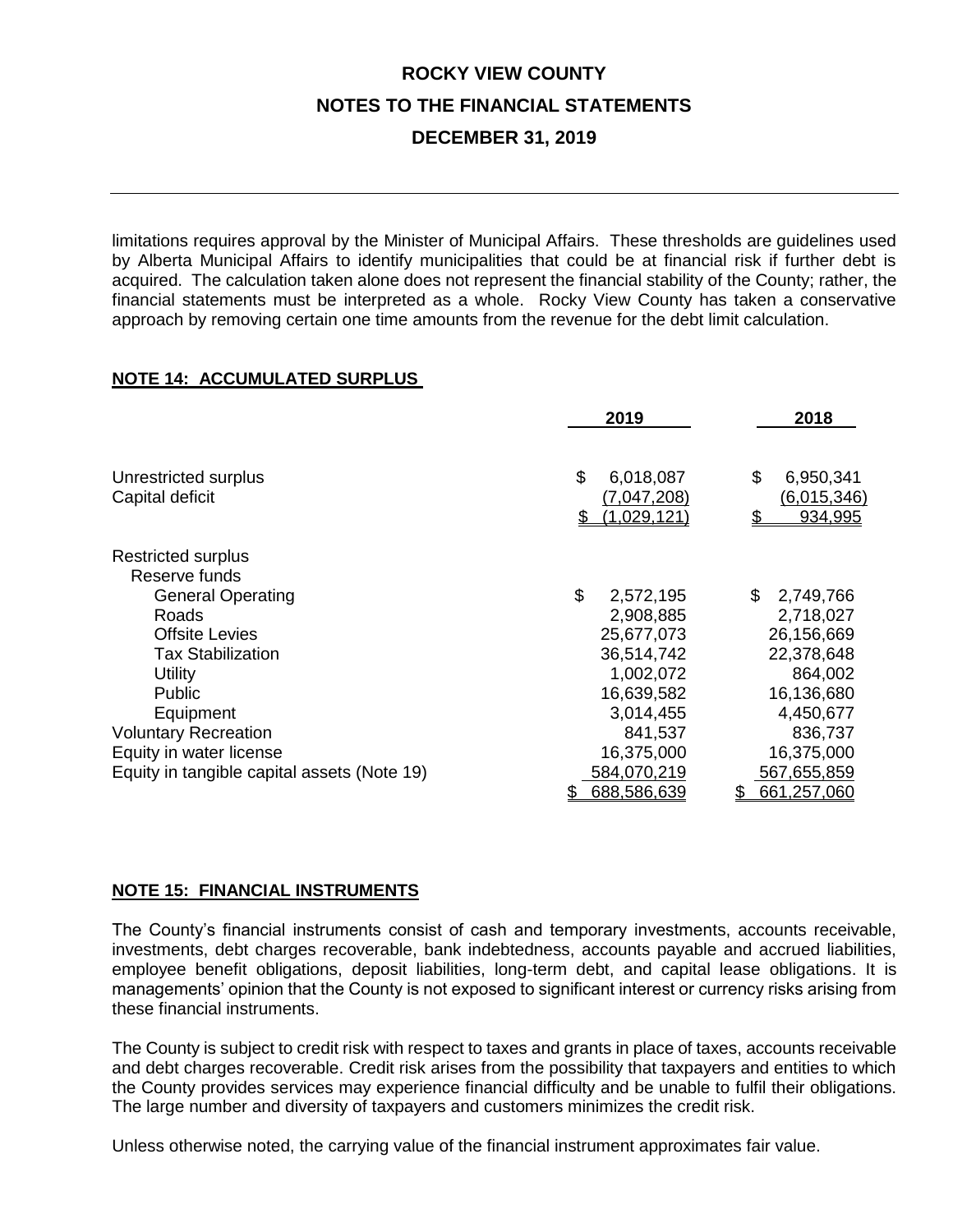## **NOTE 16: SALARY AND BENEFIT DISCLOSURE**

Salaries and benefits for elected Municipal Officials, the County Manager and the Designated Officers as required by Alberta Regulation 313/2000, is disclosed as follows:

|                            | No. of         |               | <b>Benefits &amp;</b> | <b>Total</b> | No. of         | <b>Total</b> |
|----------------------------|----------------|---------------|-----------------------|--------------|----------------|--------------|
|                            | <b>Persons</b> | <b>Salary</b> | <b>Allowances</b>     | 2019         | <b>Persons</b> | 2018         |
|                            |                |               |                       |              |                | \$           |
| Councillors:               |                |               |                       |              |                |              |
| Division 1                 |                | 81,960        | 12,469                | 94,429       | 1              | 78,590       |
| Division 2                 |                | 82,260        | 12,494                | 94,754       |                | 78,590       |
| Division 3                 |                | 68,586        | 12,201                | 80,787       |                | 82,446       |
| Division 4                 |                | 85,527        | 12,555                | 98,082       |                | 79,286       |
| Division 5                 |                | 82,110        | 12,491                | 94,601       |                | 83,073       |
| Division 6                 |                | 112,498       | 13,160                | 125,658      |                | 103,269      |
| Division 7                 |                | 86,960        | 13,239                | 100,199      |                | 78,640       |
| Division 8                 |                | 68,336        | 12,129                | 80,465       |                | 78,742       |
| Division 9                 |                | 68,336        | 12,129                | 80,465       |                | 78,590       |
| <b>County Manager</b>      | 2              | 258,280       | 113,940               | 372,220      | 3              | 397,969      |
| <b>Designated Officers</b> | $\overline{2}$ | 254,617       | 34,825                | 289,442      | 2              | 269,037      |

(1) Salary includes regular base pay, bonuses, overtime, lump sum payments, gross honoraria and any other direct cash remuneration.

- (2) Elected Officials: Benefits & Allowances include the County's contribution and payments for Canada Pension Plan (CPP), Workers Compensation Board (WCB), dental coverage, vision coverage, group life insurance, accidental disability and dismemberment insurance, travel allowance and general expense allowance.
- (3) County Manager/Designated Officers: Benefits & Allowances include the County's contribution and payments for Canada Pension Plan (CPP), Workers Compensation Board (WCB), employment insurance, extended health care, dental coverage, vision coverage, group life insurance, accidental disability and dismemberment insurance, local authorities pension plan (LAPP), and APEX Supplementary Pension Plan.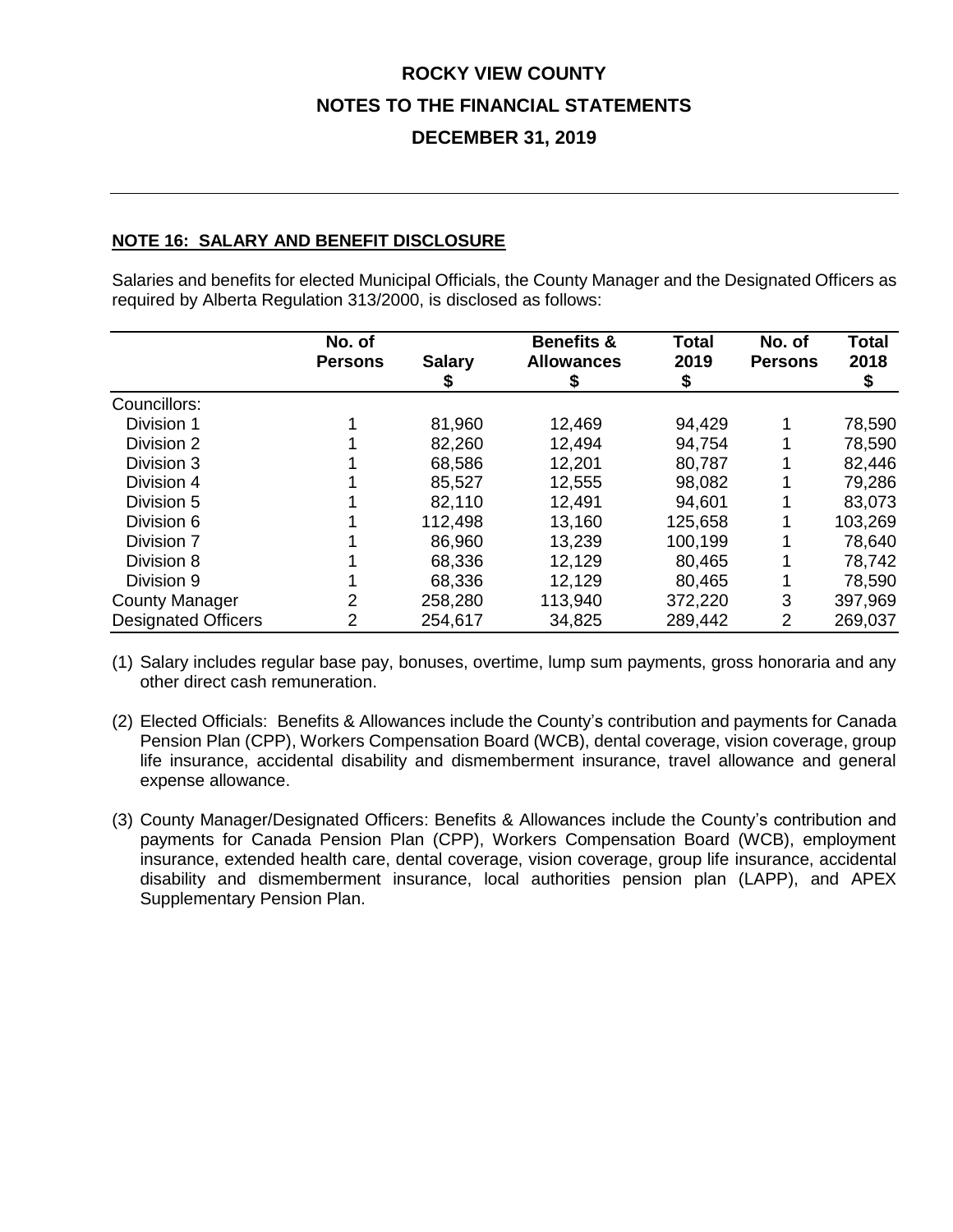# **NOTE 17: LANDFILL CLOSURE AND POST-CLOSURE LIABILITY**

Pursuant to the Alberta Environment Protection and Enhancement Act, the County is required to fund the closure of its landfill sites and provide for post-closure care of the facility. Closure and post-closure activities include the final clay cover, landscaping, pumping of ground water and leachates from the site, and ongoing environmental monitoring, site inspection and maintenance.

The County is responsible for landfill sites which have been capped and closed with no further useful life and capacity. No performance bonds have been paid on the sites and no assets have been specifically allocated to these sites.

The estimated total liability is based on the sum of discounted future cash flows of post closure activities for the remainder of the terms (between 15 years and 18 years) using a discount rate of 3.76 %.

The total estimated liability is \$ 438,156, of which \$ 438,156 has been accrued as a liability.

|                              | 2019 |         | 2018    |  |
|------------------------------|------|---------|---------|--|
| Estimated post-closure costs |      | 438,156 | 483,876 |  |
| Estimated total liability    |      | 438.156 | 483,876 |  |

# **NOTE 18: CONTAMINATED SITES LIABILITY**

On January 1, 2015, the County adopted PS 3260 Liability for Contaminated Sites. The standard was applied on a retroactive basis and did not result in any adjustments to the financial liabilities, tangible capital assets or accumulated surplus of the County. During 2019 the County did not identify any sites that qualify as contaminated under PS 3260 and therefore no Contaminated Sites Liability was required.

# **NOTE 19: EQUITY IN TANGIBLE CAPITAL ASSETS**

|                                       | 2019            | 2018            |
|---------------------------------------|-----------------|-----------------|
| Tangible capital assets (Schedule 2)  | \$1,205,203,039 | \$1,172,999,262 |
| Accumulated amortization (Schedule 2) | (572, 571, 581) | (552, 613, 805) |
| Long-term debt (Note 8)               | (49, 151, 103)  | (53,340,042)    |
| Capital lease (Note 9)                | -               | (36, 308)       |
| Debt charges recoverable (Note 5)     | 589,864         | 646,752         |
|                                       | 584,070,219     | 567,655,859     |

# **NOTE 20: COMPARATIVE FIGURES**

Certain prior year corresponding figures have been restated to conform to the current year's presentation.